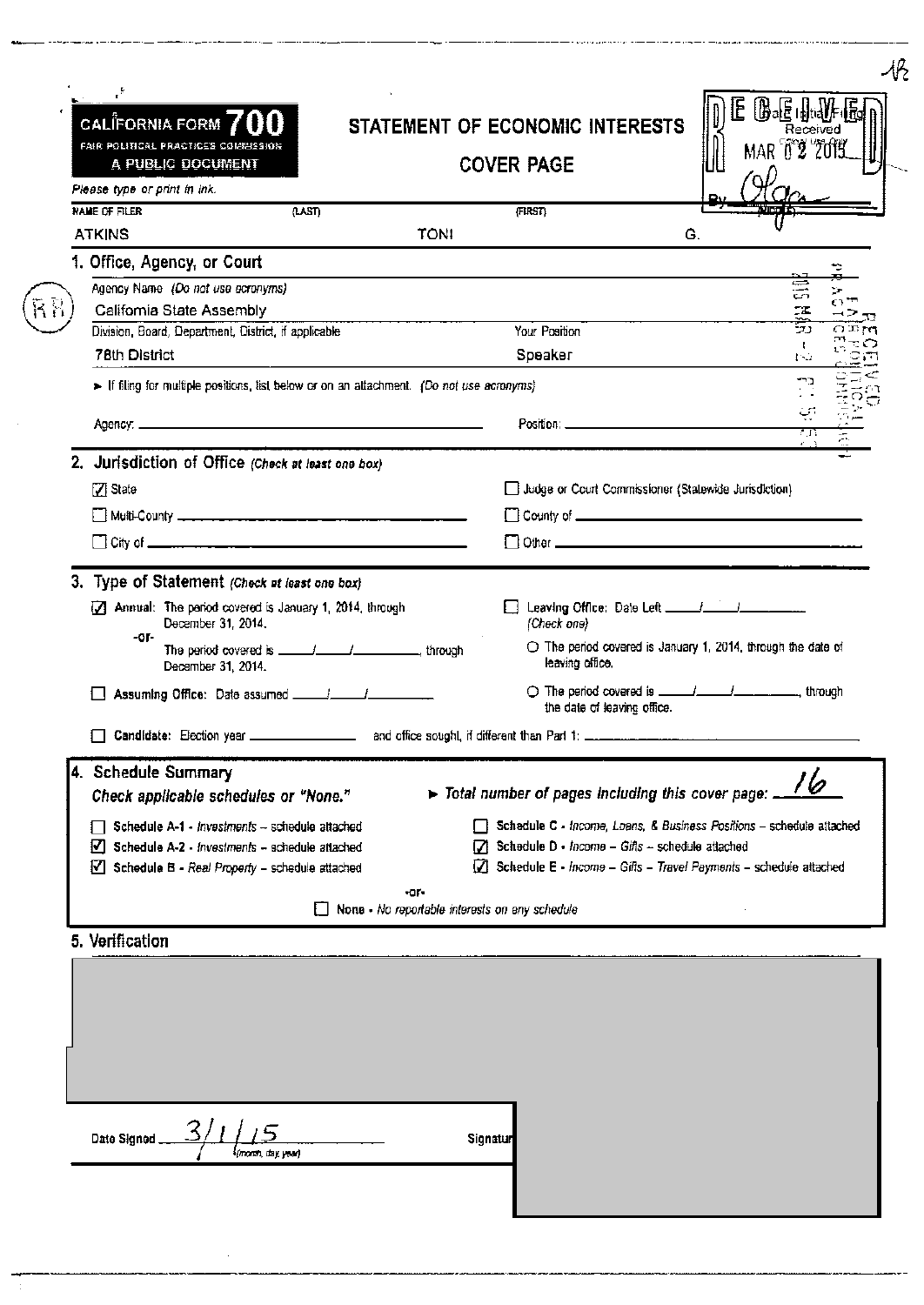#### **SCHEDULE A-2 Investments, Income, and Assets** of Business Entities/Trusts (Ownership Interest is 10% or Greater)

 $\frac{1}{2}$  ,  $\frac{1}{2}$ 



Name

ATKINS, Toni

| ► 1. BUSINESS ENTITY OR TRUST                                                                                    | ► 1. BUSINESS ENTITY OR TRUST                                                                                    |
|------------------------------------------------------------------------------------------------------------------|------------------------------------------------------------------------------------------------------------------|
| LeSar Development Consultants                                                                                    | Estolano LeSar Perez Advisors LLC                                                                                |
| Name                                                                                                             | Nama                                                                                                             |
| 404 Euclid Ave., Suite 212, San Diego, CA 92114<br>Address (Business Address Acceptable)                         | 404 Euclid Ave., Ste. 212, San Diego, CA 92114<br>Address (Business Address Accepteble)                          |
| Check one                                                                                                        | Check one                                                                                                        |
| $\Box$ Trust, go to 2<br>$\Box$ Business Entity, complete the box, then go to 2                                  | $\Box$ Trust, go to 2<br>Business Entity, complete the box, then go to 2                                         |
| GENERAL DESCRIPTION OF THIS BUSINESS                                                                             | GENERAL DESCRIPTION OF THIS BUSINESS                                                                             |
| Consulting Firm                                                                                                  | Consulting Firm                                                                                                  |
| IF APPLICABLE, LIST DATE:<br>FAIR MARKET VALUE                                                                   | IF APPLICABLE, LIST DATE:<br>FAIR MARKET VALUE                                                                   |
| 50 - 51,999<br>i \$2.000 - \$10.000 i                                                                            | $30 - 51,899$<br>3 \$2,000 - \$10,000                                                                            |
| $\frac{1}{\sqrt{11}}$ olsposed<br>__/____/ <b>14</b><br>ACQUIRED<br>510,001 - 5100,000                           | $\frac{1}{\text{ACQUIRED}}$<br><b>DISPOSED</b><br>3 \$10,001 - \$100,000                                         |
| $\sqrt{}3100,001 - 51,000,000$<br>Dover \$1,000,000                                                              | $\sqrt{3}$ \$100,001 - \$1,000,000<br>Over \$1,000,000                                                           |
|                                                                                                                  |                                                                                                                  |
| NATURE OF INVESTMENT<br>NAIDRE OF INVESTMENT<br>Partnership [ ] Sole Proprietorship [ ] Spouse sole stockhidr    | NATURE OF INVESTMENT<br>Partnership Sole Proprietorship MLC                                                      |
|                                                                                                                  |                                                                                                                  |
| None/spouse is Pres/CEO<br>YOUR BUSINESS POSITION                                                                | YOUR BUSINESS POSITION <b>None/Spouse's business</b>                                                             |
| > 2. IDENTIFY THE GROSS INCOME RECEIVED (INCLUDE YOUR PRO RATA<br>SHARE OF THE GROSS INCOME TO THE ENTITY/TRUST) | * 2. IDENTIFY THE GROSS INCOME RECEIVED (INCLUDE YOUR PRO RATA<br>SHARE OF THE GROSS INCOME TO THE ENTITY/TRUST) |
| 3 \$10,001 - \$100,000<br>i…İ\$0 - \$499                                                                         | 1 \$10,001 - \$100,000<br>\$0 - \$499                                                                            |
| OVER \$100,000<br>\$500 - \$1,000<br>\$1,001 - \$10,000                                                          | V OVER \$100,000<br>\$500 - \$1,000<br>$51,001 - 510,000$                                                        |
| > 3. LIST THE NAME OF EACH REPORTABLE SINGLE SOURCE OF                                                           | > 3. LIST THE NAME OF EACH REPORTABLE SINGLE SOURCE OF                                                           |
| INCOME OF \$10,000 OR MORE (MINA a separate aftest if naceasary.)                                                | INCOME OF \$19,000 OR MORE (Stack a separate sheet if necessary.)<br>Names listed below<br>None<br>or.           |
| Names listed below<br>∏ None<br>or.                                                                              |                                                                                                                  |
| Separate sheet attached                                                                                          | Separate sheet attached                                                                                          |
|                                                                                                                  |                                                                                                                  |
|                                                                                                                  |                                                                                                                  |
| » 4. INVESTMENTS AND INTERESTS IN REAL PROPERTY HELD OR<br>LEASED BY THE BUSINESS ENTITY OR TRUST                | ► 4. INVESTMENTS AND INTERESTS IN REAL PROPERTY HELD OR<br>LEASED BY THE BUSINESS ENTITY OR TRUST                |
| Check one box:                                                                                                   | Check one box:                                                                                                   |
| <b>INVESTMENT</b><br><b>REAL PROPERTY</b>                                                                        | <b>INVESTMENT</b><br><b>REAL PROPERTY</b>                                                                        |
| Name of Business Entity, if Investment, or<br>Assessor's Parcel Number or Street Address of Real Property        | Name of Business Entity, if investment, <u>or</u><br>Assessor's Parcel Number or Street Address of Real Property |
|                                                                                                                  |                                                                                                                  |
| Description of Business Activity or<br>City or Other Precise Location of Real Property                           | Description of Business Activity or<br>City or Other Precise Location of Real Property                           |
| IF APPLICABLE, LIST DATE:<br>FAIR MARKET VALUE                                                                   | FAIR MARKET VALUE<br>IF APPLICABLE, LIST DATE:                                                                   |
| \$2,000 - \$10,000<br>14.                                                                                        | \$2,000 - \$10,000<br>14<br>14.                                                                                  |
| \$10,001 - \$100,000<br><b>DISPOSED</b><br><b>ACQUIRED</b><br>\$100,001 - \$1,000,000                            | \$10,001 - \$100,000<br><b>ACQUIRED</b><br>DISPOSED<br>\$100,001 - \$1,000,000                                   |
| Over \$1,000,000                                                                                                 | Over \$1,000,000                                                                                                 |
| NATURE OF INTEREST                                                                                               | NATURE OF INTEREST<br>Stock<br>Partnerahip                                                                       |
| l I Stock<br>Partnerahip<br>Property Ownership/Deed of Trust                                                     | Property Ownership/Deed of Trust                                                                                 |
| ⊟ Other<br>Leasehold<br>Yrs. remaining                                                                           | ΓlOther<br>Loaschold<br>Yre, remaining                                                                           |
| Check box if additional schedules reporting investments or real property<br>are attached                         | Check box if additional schedules reporting investments or resi property<br>ere attached                         |
|                                                                                                                  | FPPC Form 700 (2014/2015) 5ch. A-2                                                                               |
| Comments:                                                                                                        | FPPC Advice Email: advice@fppc.ca.gov<br>FPPC Toll-Free Helpline: 866/275-3772 www.fppc.ca.gov                   |
|                                                                                                                  |                                                                                                                  |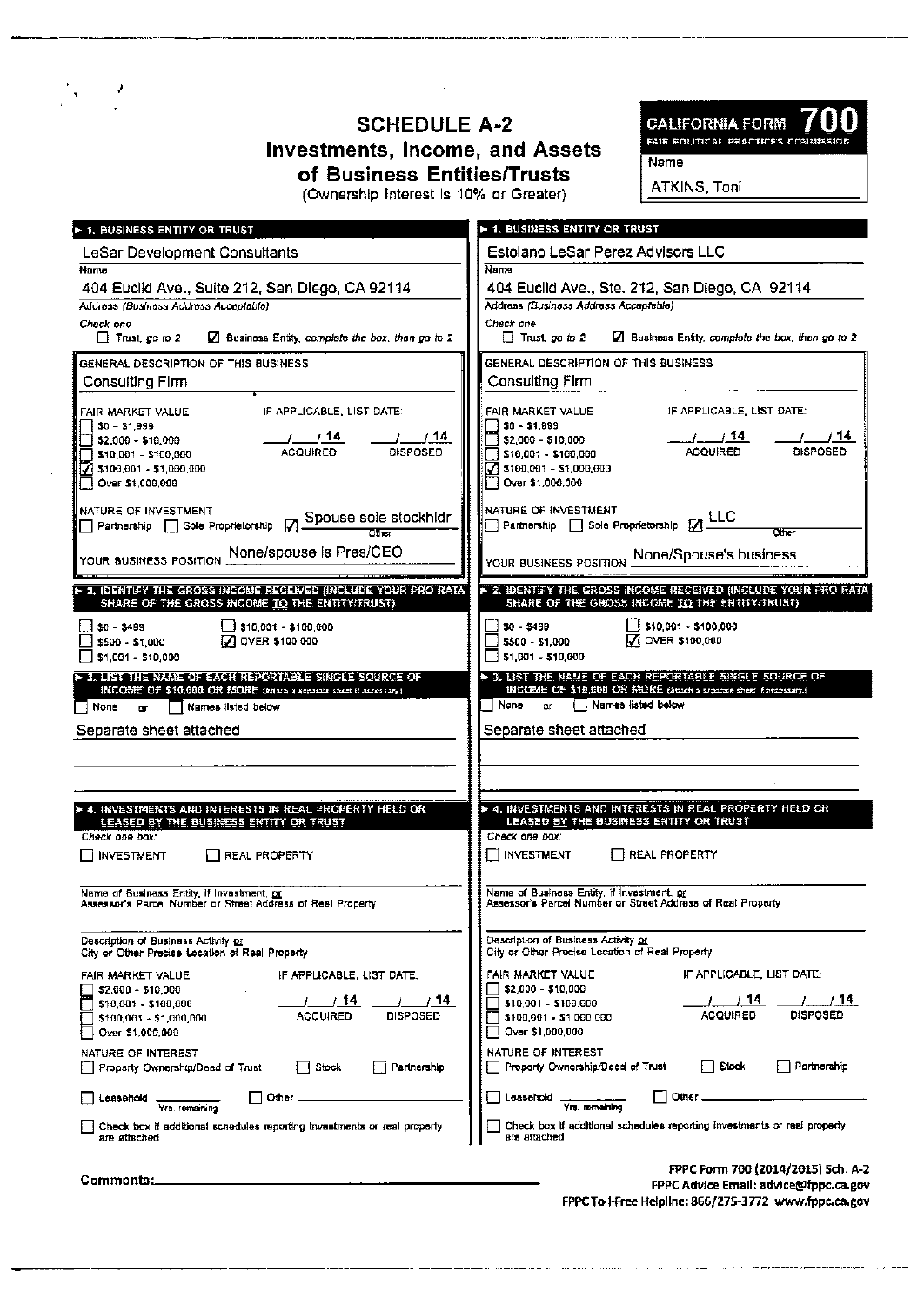A-2 Attachment leSar Development Consultants 2013-2014 Clients (\$10,000 or more)

 $\frac{1}{2}$ 

United Way of San Diego County

Affirmed Housing City of Cupertino City of Mountain View City of Palo Alto City of Porterville City of San Diego City of San Jose, Department of Housing City of Visalia County of los Angeles, Community Development Commission County of Napa County of San Bernardino County of Santa Clara Downtown San Diego Partnership EI Cajon Housing Authority Estolano leSar Perez Advisors llC Jacobs Center for Neighborhood Innovation Monarch Acquisition Company San Diego Gas & Electric San Diego Housing Commission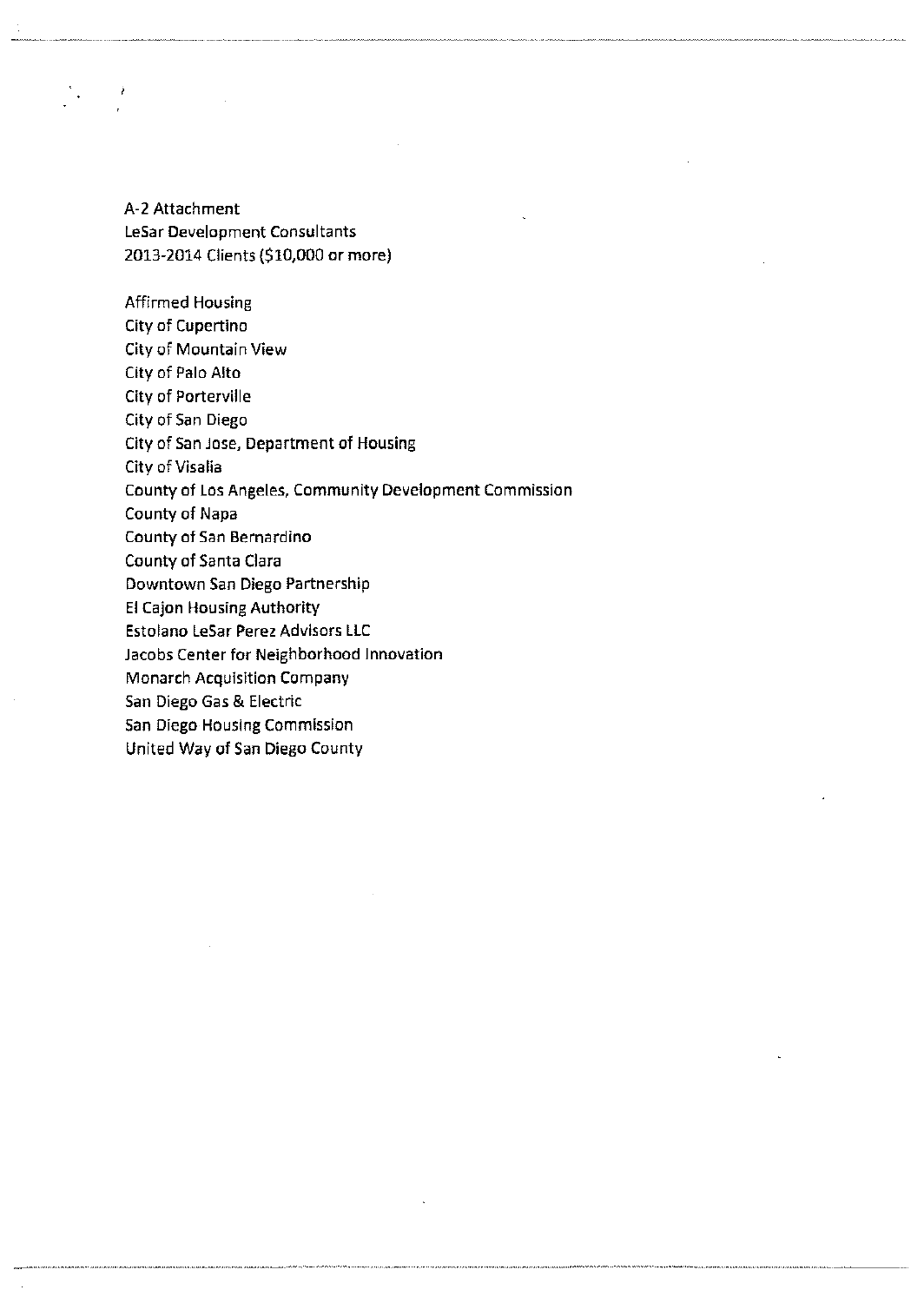A-2 Attachment Estolano LeSar Perez Advisors LLC 2013-2014 Clients (\$10,000 or more)

American Red Cross

 $\frac{1}{2}$ 

Anti-Recidivism Coalition

California Center for Sustainable Energy

California Community Foundation

City of Pasadena

Communities for a Better Environment

County of Los Angeles

Environmental Health Coalition

Goldhirsh Foundation

Green For All

LA Plaza Foundation

LeSar Development Consultants

Los Angeles County Metropolitan Transportation Authority

Los Angeles River Restoration Corporation

Metropolitan Water District

National Resources Defense Council

Open Society Institute

Regents of the University of California (UCB) $\angle$ 

South County Economic Development Council

Southern California Association of Governments

Surdna Foundation

University of Southern California

Westside Cities Council of Governments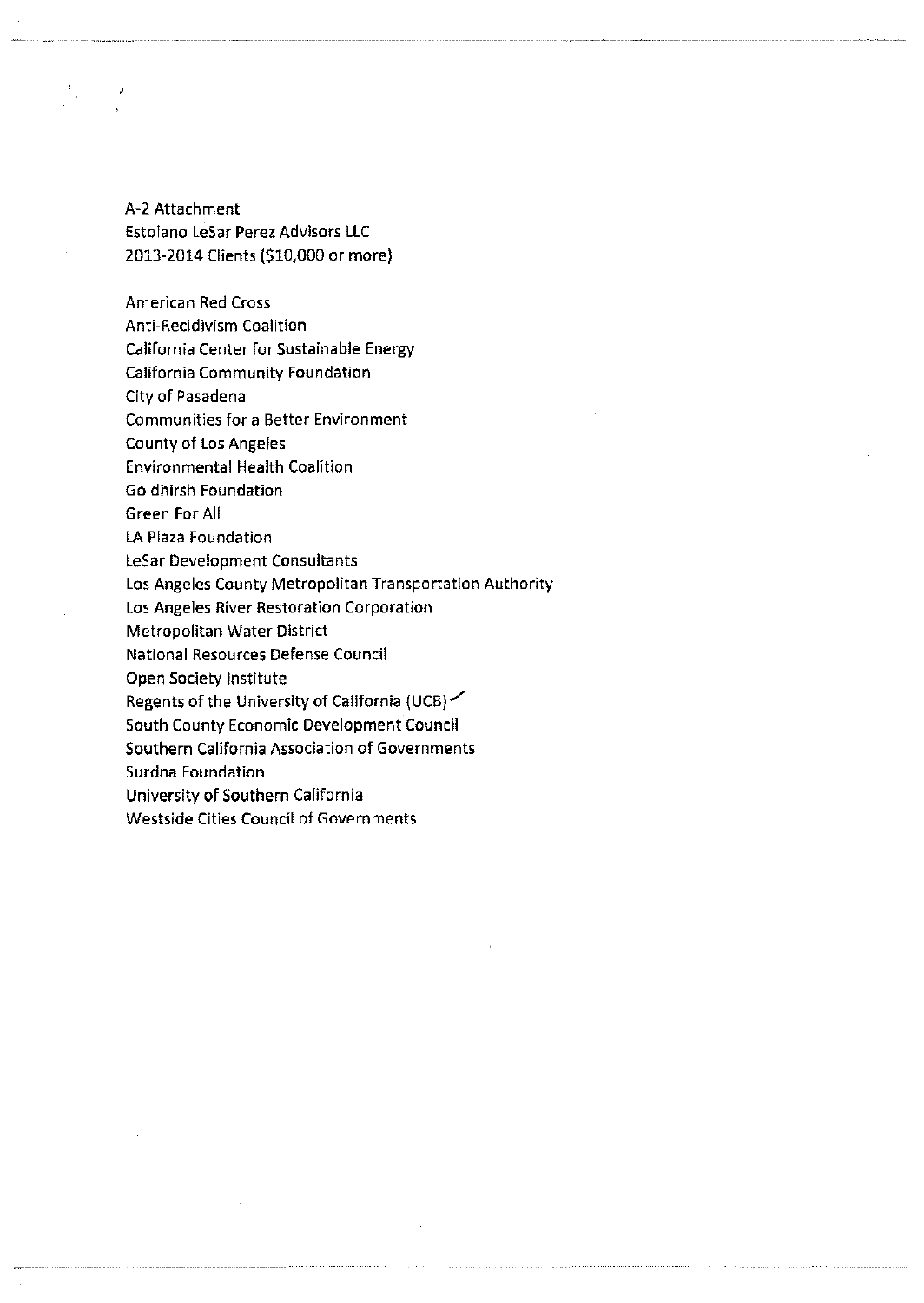# **SCHEDULE B**

**CALIFORNIA FORM FAIR POLITICAL PRACTICES COMMISSION** 

Interests in Real Property<br>(Including Rental Income)

ATKINS, Toni

Name

| ASSESSOR'S PARCEL NUMBER OR STREET ADDRESS                                                                                                                                                       | ASSESSOR'S PARCEL NUMBER OR STREET ADDRESS                                                                                                                                                                                      |
|--------------------------------------------------------------------------------------------------------------------------------------------------------------------------------------------------|---------------------------------------------------------------------------------------------------------------------------------------------------------------------------------------------------------------------------------|
|                                                                                                                                                                                                  | 2954 Date Street                                                                                                                                                                                                                |
| 1936, 1938 & 1940 Dale Street                                                                                                                                                                    |                                                                                                                                                                                                                                 |
| CITY                                                                                                                                                                                             | CITY                                                                                                                                                                                                                            |
| San Diego, CA 92102                                                                                                                                                                              | San Diego, CA 92102                                                                                                                                                                                                             |
| FAIR MARKET VALUE<br>IF APPLICABLE, LIST DATE:<br>52,000 - \$10,000<br>/ 14<br>1/14<br>\$10,001 - \$100,000<br><b>ACQUIRED</b><br><b>DISPOSED</b><br>\$100,001 - \$1,000,000<br>Over \$1,000,000 | FAIR MARKET VALUE<br>IF APPLICABLE, LIST DATE:<br>$\frac{1}{2}$ \$2,000 - \$10,000<br>/14<br>- 14<br>$\sqrt{510,001} - $100,000$<br><b>ACQUIRED</b><br><b>DISPOSED</b><br>$\sqrt{}$ \$100,001 - \$1,000,000<br>Over \$1,000,000 |
| NATURE OF INTEREST                                                                                                                                                                               | NATURE OF INTEREST                                                                                                                                                                                                              |
| V Ownership/Deed of Trust<br>Easement                                                                                                                                                            | M Ownership/Deed of Trust<br>Easement                                                                                                                                                                                           |
| Leasehold<br>Other<br>Yrs, remaining                                                                                                                                                             | Leasehold _<br>Yrs, remaining<br>Other                                                                                                                                                                                          |
| IF RENTAL PROPERTY, GROSS INCOME RECEIVED                                                                                                                                                        | IF RENTAL PROPERTY, GROSS INCOME RECEIVED                                                                                                                                                                                       |
| $\Box$ \$500 - \$1,000<br>$T$ \$1,001 - \$10,000<br>∏ \$0 - \$499                                                                                                                                | $\Box$ 50 - \$499<br>$\Box$ \$500 - \$1,000<br>$\Box$ \$1,001 - \$10,000                                                                                                                                                        |
| $\Box$ OVER \$100,000<br>$\blacksquare$ \$10,001 - \$100,000                                                                                                                                     | $\sqrt{5}$ \$10,001 - \$100,000<br>OVER \$100,000                                                                                                                                                                               |
| SOURCES OF RENTAL INCOME: If you own a 10% or greater<br>Interest, list the name of each tenant that is a single source of<br>Income of \$10,000 or more.<br><b>J</b> None                       | SOURCES OF RENTAL INCOME: If you own a 10% or greater<br>Interest, list the name of each tenant that is a single source of<br>Income of \$10,000 or more.<br>$\Box$ None                                                        |
| Spouse's property; Tenants: Beverly Prange;<br>Mark Poole                                                                                                                                        |                                                                                                                                                                                                                                 |
|                                                                                                                                                                                                  |                                                                                                                                                                                                                                 |

You are not required to report loans from commercial lending institutions made in the lender's regular course of business on terms available to members of the public without regard to your official status. Personal loans and loans received not in a lender's regular course of business must be disclosed as follows:

| NAME OF LENDER*                                       | NAME OF LENDER*                                     |
|-------------------------------------------------------|-----------------------------------------------------|
| ADDRESS (Business Address Acceptable)                 | <b>ADDRESS (Business Address Acceptable)</b>        |
| BUSINESS ACTIVITY, IF ANY, OF LENDER                  | BUSINESS ACTIVITY, IF ANY, OF LENDER                |
| <b>INTEREST RATE</b><br>TERM (Months/Years)           | <b>INTEREST RATE</b><br>TERM (Months/Years)         |
| ∣ ‡ None<br>-%                                        | ‡ FNone<br>-%                                       |
| HIGHEST BALANCE DURING REPORTING PERIOD.              | HIGHEST BALANCE DURING REPORTING PERIOD             |
| $\begin{bmatrix} 1 \end{bmatrix}$ \$1,001 - \$10,000  | $\sqrt{5500} - 51,000$<br>$\Box$ \$1,001 - \$10,000 |
| <b>DOVER \$100,000</b><br>$\Box$ \$10,001 - \$100,000 | OVER \$100,000<br>510,001 - 5100,000                |
| Guarantor, if applicable                              | Guarantor, if applicable                            |

Comments: \_

Ļ,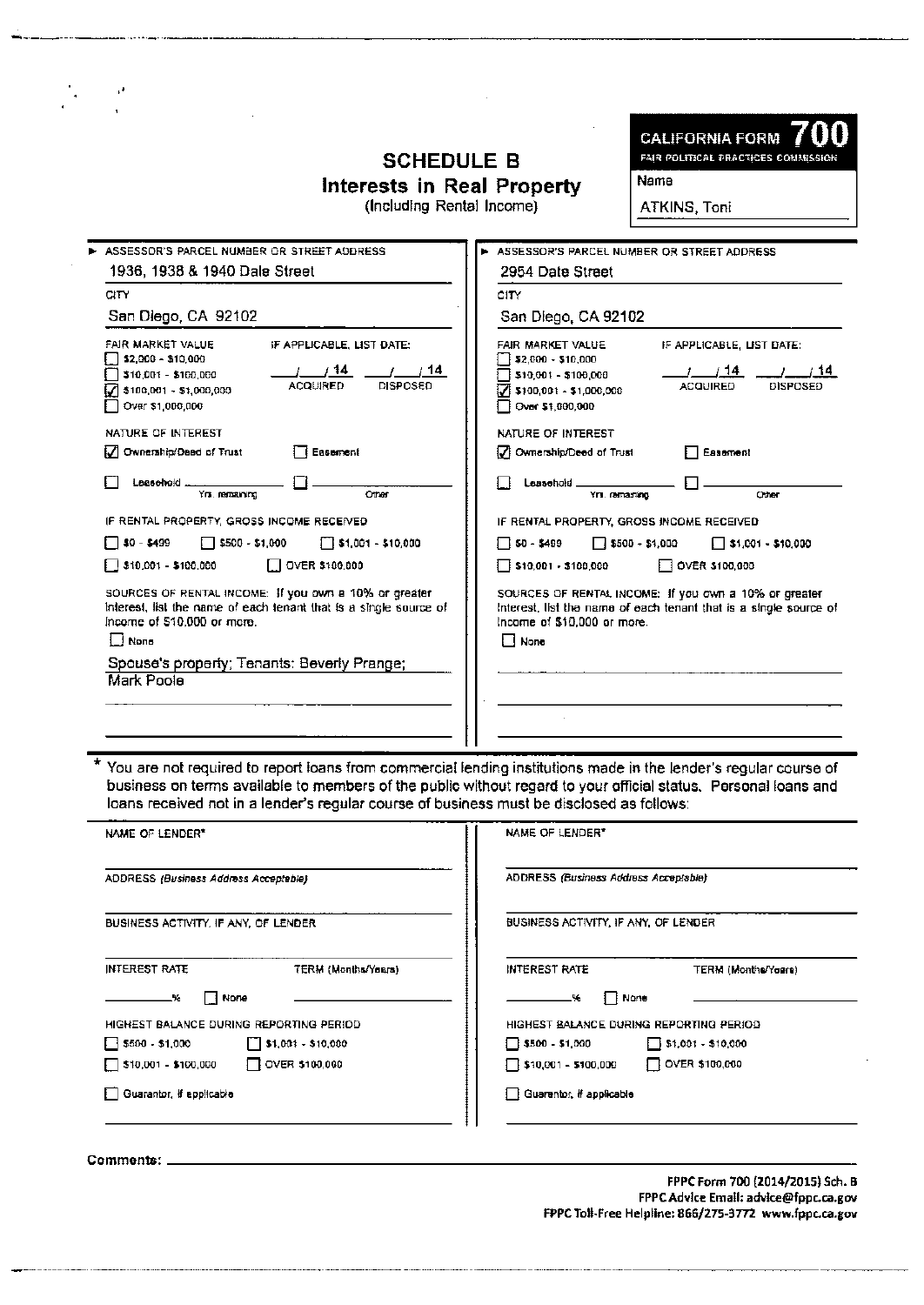

ATKINS, TONI

| > NAME OF SOURCE (Not an Acronym)                                | > NAME OF SOURCE (Not an Acronym)                                                   |
|------------------------------------------------------------------|-------------------------------------------------------------------------------------|
| Parsons Corp                                                     | Del Mar Thoroughbred Club                                                           |
| ADDRESS (Business Address Acceptable)                            | ADDRESS (Business Address Acceptable)                                               |
| 100 W. Walnut Street, Pasadena, CA 91124                         | 2260 Jimmy Durante Blvd., Del Mar, CA 92104<br>BUSINESS ACTIVITY, IF ANY, OF SOURCE |
| BUSINESS ACTIVITY, IF ANY, OF SOURCE                             |                                                                                     |
| Engineering & construction design                                | Horse racing                                                                        |
| DATE (mm/dd/yy)<br><b>VALUE</b><br>DESCRIPTION OF GIFT(S)        | DESCRIPTION OF GIFT(S)<br><b>VALUE</b><br>DATE (mm/dd/yy)                           |
| 2 Rose Parade tickets<br>$01, 01, 14$ $\frac{14}{1}$ 180.00      | $01, 28, 14$ 108.50<br><b>Flowers</b>                                               |
| 2 Rose Parade brunch<br>$01, 01, 14$ $_{*}$ 94.00                |                                                                                     |
|                                                                  |                                                                                     |
| > NAME OF SOURCE (Not an Acronym)                                | > NAME OF SOURCE (Not an Acronym)                                                   |
| National Electrical Contractors Assoc., SD Chapter               | Bertolina & Barnato                                                                 |
| ADDRESS (Business Address Acceptable)                            | ADDRESS (Business Address Acceptable)                                               |
| 9450 Waxie Way, #540, San Diego, CA 92123                        | 1005 12th St., Ste. H, Sacramento, CA 95814                                         |
| BUSINESS ACTIVITY, IF ANY, OF SOURCE                             | BUSINESS ACTIVITY, IF ANY, OF SOURCE                                                |
| Association of electrical contractors                            | Public relations & fundraising                                                      |
| DATE (mm/dd/yy) VALUE<br>DESCRIPTION OF GIFT(S)                  | DATE (mm/dd/yy)<br><b>VALUE</b><br>DESCRIPTION OF GIFT(S)                           |
| Annual Dinner<br>01 , 11 , 14 $\frac{1}{2}$<br>85.00             | $01, 28, 14$ $\frac{117.17}{\sqrt{11}}$<br><b>Flowers</b>                           |
|                                                                  |                                                                                     |
|                                                                  |                                                                                     |
| > NAME OF SOURCE (Not an Acronym)                                | > NAME OF SOURCE (Not an Acronym)                                                   |
| Senator Ricardo Lara                                             | California Democratic Party                                                         |
| <b>ADDRESS (Business Address Acceptable)</b>                     | ADDRESS (Business Address Acceptable)                                               |
| 777 S. Figueroa St., Ste. 4050, Los Angeles 90017                | 1401 21st St., Sacramento, CA 95814                                                 |
| BUSINESS ACTIVITY, IF ANY, OF SOURCE                             | BUSINESS ACTIVITY, IF ANY, OF SOURCE                                                |
| <b>State Senator</b>                                             | Democratic political party                                                          |
| DATE (mm/dd/yy)<br><b>VALUE</b><br><b>DESCRIPTION OF GIFT(S)</b> | DATE (mm/dd/yy)<br>VALUE<br>DESCRIPTION OF GIFT(5)                                  |
| 108.50<br><b>Flowers</b><br>01, 23, 14                           | 23.98<br>Summit lunch<br>02 , 04 , 14                                               |
|                                                                  | Summit dinner<br>107.26<br>$02$ , $04$ , $14$                                       |
| $\sim$                                                           |                                                                                     |

 $\sum_{i}$ 

 $\frac{1}{2} \left( \frac{1}{2} \right) = \frac{1}{2} \frac{1}{2}$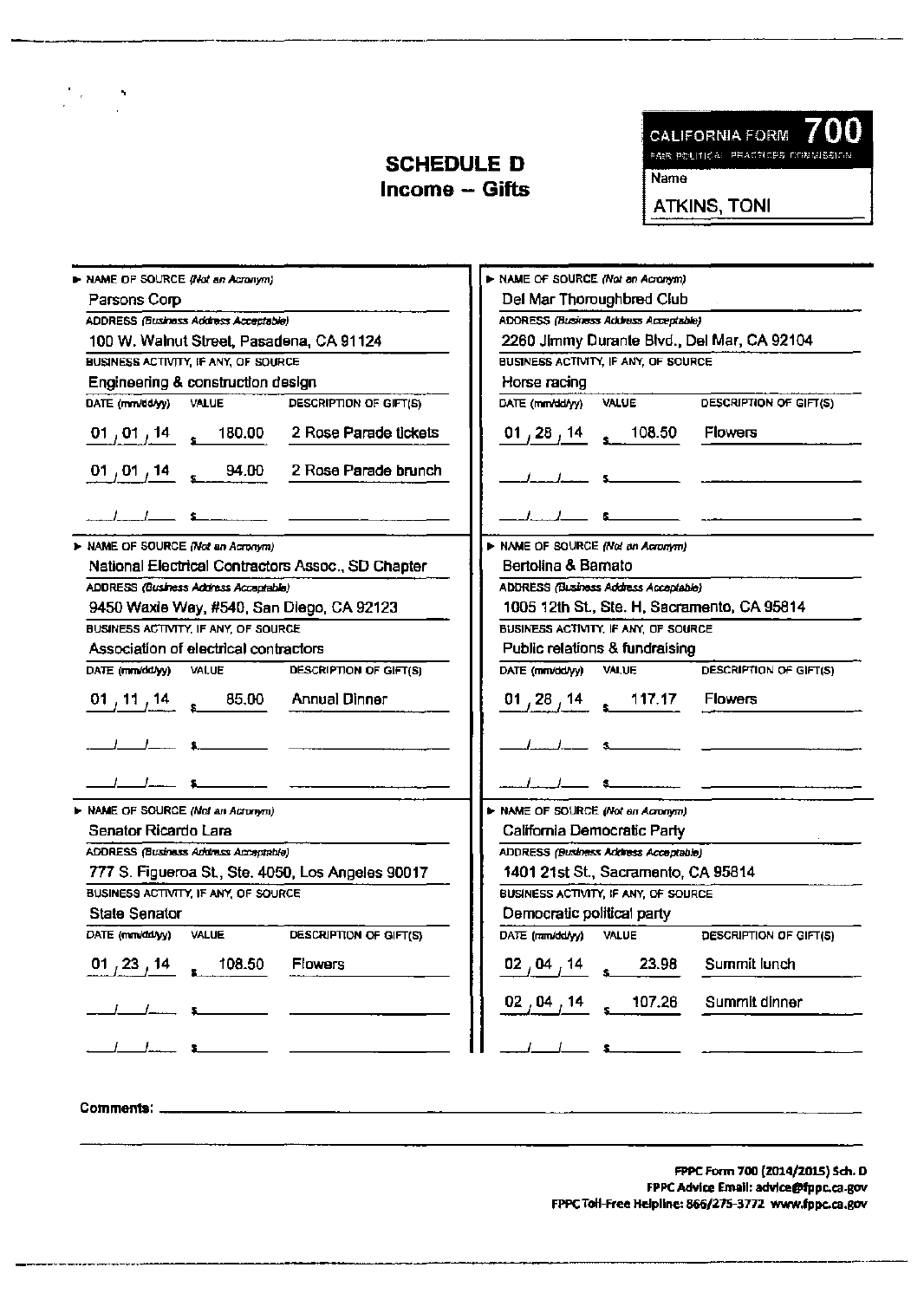

**ATKINS, TONI** 

| > NAME OF SOURCE (Not an Acronym)                                   | > NAME OF SOURCE (Not an Acromym)                            |
|---------------------------------------------------------------------|--------------------------------------------------------------|
| California Democratic Party                                         | Assembly Member Cristina Garcia                              |
| ADDRESS (Business Address Acceptable)                               | ADDRESS (Business Address Acceptable)                        |
| 1830 9th St., Sacramento, CA 95811                                  | State Capitol, Room 5164, Sacramento, CA 95814               |
| BUSINESS ACTIVITY, IF ANY, OF SOURCE                                | BUSINESS ACTIVITY, IF ANY, OF SOURCE                         |
| Democratic political party                                          | Assembly member                                              |
| DESCRIPTION OF GIFT(S)<br>DATE (mm/dd/yy) VALUE                     | DATE (mm/dd/yy) VALUE<br><b>DESCRIPTION OF GIFT(S)</b>       |
| $\frac{08}{120}$ , $\frac{14}{14}$ s 36.17<br>Departing Mbrs Brkfst | 02 27 14 19.92 Toiletries                                    |
| $\frac{11}{106}$ 14 s 73.63 Caucus Policy Lunch                     | $\frac{02}{12}$ , 27, 14 s 25.00 Gift bag                    |
| $11.01.14$ , 41.20 Bowling                                          |                                                              |
| > NAME OF SOURCE (Not an Acronym)                                   | > NAME OF SOURCE (Not an Acronym)                            |
| California Housing Partnership                                      | Assembly Member Anthony Rendon                               |
| <b>ADDRESS</b> (Business Address Acceptable)                        | ADDRESS (Business Address Acceptable)                        |
| 369 Pine St., Ste. 300, San Francisco, CA 94101                     | State Capitol, Room 5136, Sacramento, CA 95814               |
| BUSINESS ACTIVITY, IF ANY, OF SOURCE                                | BUSINESS ACTIVITY, IF ANY, OF SOURCE                         |
| Affordable housing                                                  | Assembly member                                              |
| DATE (mm/dd/yy) VALUE<br>DESCRIPTION OF GIFT(S)                     | DATE (mm/dd/yy) VALUE<br>DESCRIPTION OF GIFT(S)              |
| Reception/dinner<br>$02/10/14$ s 200.00                             | 03 $_1$ 17 $_1$ 14 $_5$ 80.00 Bottle of wine                 |
|                                                                     | 08, 28, 14 $\frac{1}{2}$ 17.50 Lunch at Chops                |
|                                                                     |                                                              |
| > NAME OF SOURCE (Not an Acronym)                                   | > NAME OF SOURCE (Not an Acronym)                            |
| California Grape & Tree Fruit League                                | John A. Perez for Assembly 2012                              |
| ADDRESS (Business Address Acceptable)                               | ADDRESS (Business Address Acceptable)                        |
| 978 W. Alluvial, Ste. 107, Fresno, CA 93711                         | 777 So. Figueroa St., Ste. 4050, Los Angeles 90017           |
| BUSINESS ACTIVITY, IF ANY, OF SOURCE                                | BUSINESS ACTIVITY, IF ANY, OF SOURCE                         |
| Grape & tree fruit advocacy                                         | Assembly member                                              |
| DATE (mm/dd/yy) VALUE<br>DESCRIPTION OF GIFT(S)                     | DATE (mm/dd/yy) VALUE<br><b>DESCRIPTION OF GIFT(S)</b>       |
| $02, 19, 14$ $\frac{1}{12}$ 5.28<br>Reusable bag                    | Dinner at II Fornaio<br>$03, 18, 14$ $\leftarrow$ 40.54      |
| Dinner at the Kitchen<br>$02, 19, 14$ $241.36$                      | $\frac{03}{27}, \frac{27}{14}$ s 80.68<br>Dinner at Morton's |
| $\frac{02}{19}$ , 14 s 9.00<br>Cap                                  | $\frac{03}{27}$ , 14 s 20.24 Reptrt/Work for Warrior         |

Comments: \_

 $\frac{1}{\sqrt{2}}\frac{1}{\sqrt{2}}\left(\frac{1}{\sqrt{2}}\right)^{2}=\frac{1}{2}\frac{1}{\sqrt{2}}\frac{1}{\sqrt{2}}\left(\frac{1}{\sqrt{2}}\right)^{2}$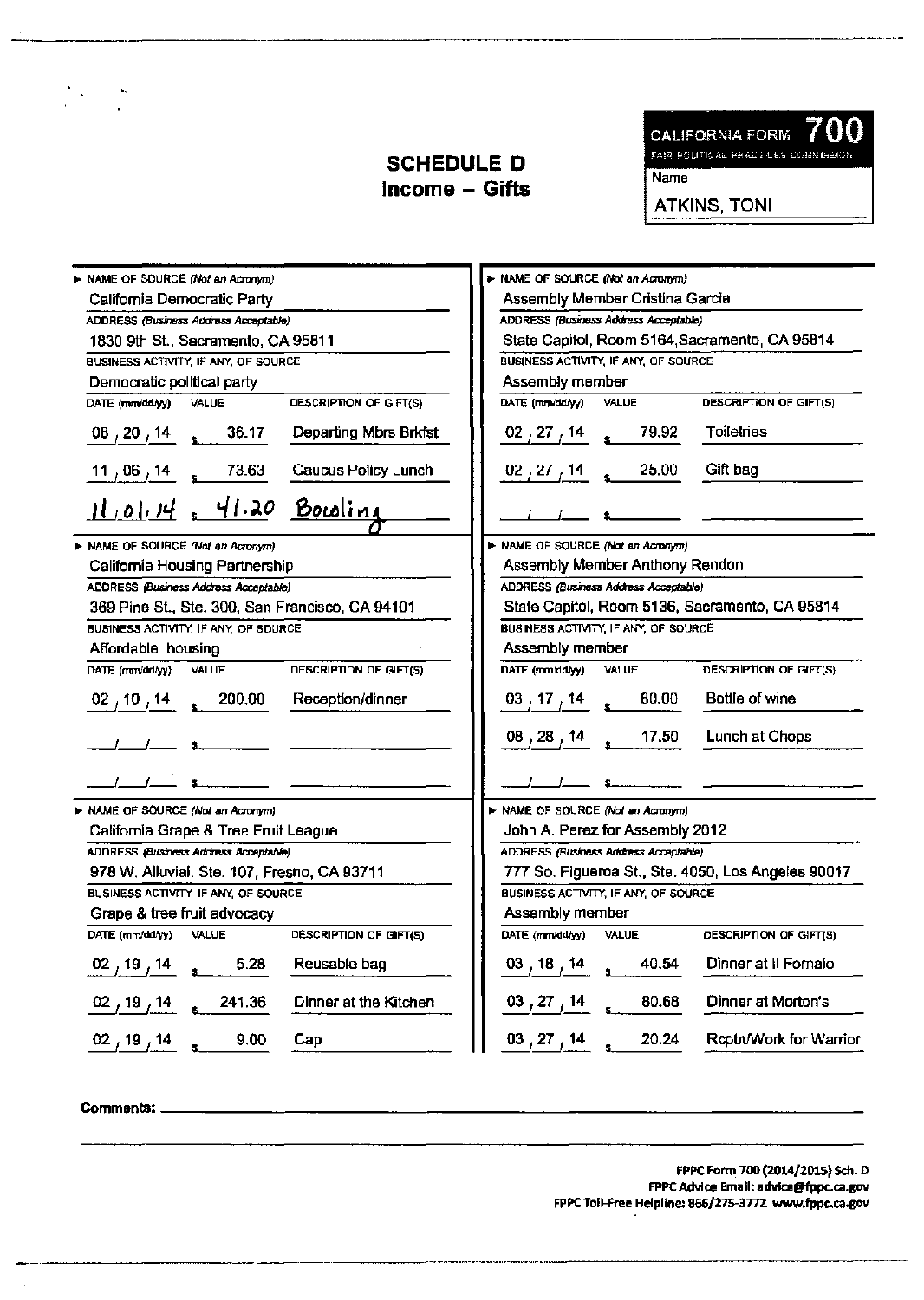$\frac{1}{2} \frac{1}{2} \frac{1}{2}$ 

700 **CALIFORNIA FORM** 

FAIR POLITICAL PRACTICES COMMISSION

**Name** 

**ATKINS, TONI** 

| > NAME OF SOURCE (Not an Acronym)                                | > NAME OF SOURCE (Not an Acronym)                                                 |
|------------------------------------------------------------------|-----------------------------------------------------------------------------------|
| John A. Perez for Assembly 2012                                  | <b>Congressman Scott Peters</b>                                                   |
| ADDRESS (Business Address Acceptable)                            | ADDRESS (Business Address Acceptable)                                             |
| 777 So. Figueroa St., Ste. 4050, Los Angeles 90017               | 4350 Executive Dr., Ste. 105, San Diego, CA 92121                                 |
| BUSINESS ACTIVITY, IF ANY, OF SOURCE                             | BUSINESS ACTIVITY, IF ANY, OF SOURCE                                              |
| Assembly member                                                  | Congressman                                                                       |
| DESCRIPTION OF GIFT(S)<br>DATE (mm/dd/yy)<br>VALUE               | DESCRIPTION OF GIFT(S)<br>DATE (mm/dd/yy)<br>VALUE                                |
| $05/01/14$ $\frac{250.00}{5}$<br>Floral arrangements             | ticket to TWIN lunch<br>$\frac{04}{25}$ , $\frac{14}{120}$ s $\frac{120.00}{120}$ |
| $\frac{05}{22}$ 14 $\frac{47.14}{2}$ Dinner at II Fornaio        | 12 $\frac{16}{16}$ 04 $\frac{24.58}{16}$ Dinner at Kettner Exch                   |
|                                                                  |                                                                                   |
| > NAME OF SOURCE (Not an Acronym)                                | > NAME OF SOURCE (Not an Acronym)                                                 |
| American Federation of Teachers Guild, Local 1932                | LeSar Development Consultants                                                     |
| ADDRESS (Business Address Acceptable)                            | <b>ADDRESS (Business Address Acceptable)</b>                                      |
| 3737 Camino Del Rio So., Ste. 410, SD, CA 92108                  | 2410 1st Ave., San Diego, CA 92101                                                |
| BUSINESS ACTIVITY, IF ANY, OF SOURCE                             | BUSINESS ACTIVITY, IF ANY, OF SOURCE                                              |
| Higher education teacher organization                            | Housing and Developer consulting                                                  |
| DESCRIPTION OF GIFT(S)<br>DATE (mm/dd/yy) VALUE                  | DATE (mm/dd/yy) VALUE<br>DESCRIPTION OF GIFT(S)                                   |
| 03/21/14<br>$\sqrt{122.58}$<br><b>Flowers</b>                    | 125.00 Ticket to Revitalizing<br>$04$ , 25 , 14                                   |
|                                                                  | Together Benefit @                                                                |
|                                                                  | Jacobs Center                                                                     |
| > NAME OF SOURCE (Not an Acronym)                                | > NAME OF SOURCE (Not an Acronym)                                                 |
| Assembly Member Richard Bloom                                    | Latino Legislative Caucus Foundation                                              |
| ADDRESS (Business Address Acceptable)                            | ADDRESS (Business Address Acceptable)                                             |
| State Capitol, Room 2179, Sacramento 95814                       | 777 S. Figueroa St., Ste. 4050, Los Angeles 90017                                 |
| BUSINESS ACTIVITY, IF ANY, OF SOURCE                             | BUSINESS ACTIVITY, IF ANY, OF SOURCE                                              |
| Assembly member                                                  | Latino Caucus advocacy                                                            |
| <b>DESCRIPTION OF GIFT(S)</b><br>DATE (mm/dd/yy)<br><b>VALUE</b> | DATE (mm/dd/yy)<br>VALUE<br><b>DESCRIPTION OF GIFT(S)</b>                         |
| Bottle of champagne<br>81.80<br>$03$ , $27$ , 14                 | 164.13 Latino Spirit award bea<br>05 , 04 , 14                                    |
|                                                                  |                                                                                   |
|                                                                  |                                                                                   |
| Comments: __                                                     |                                                                                   |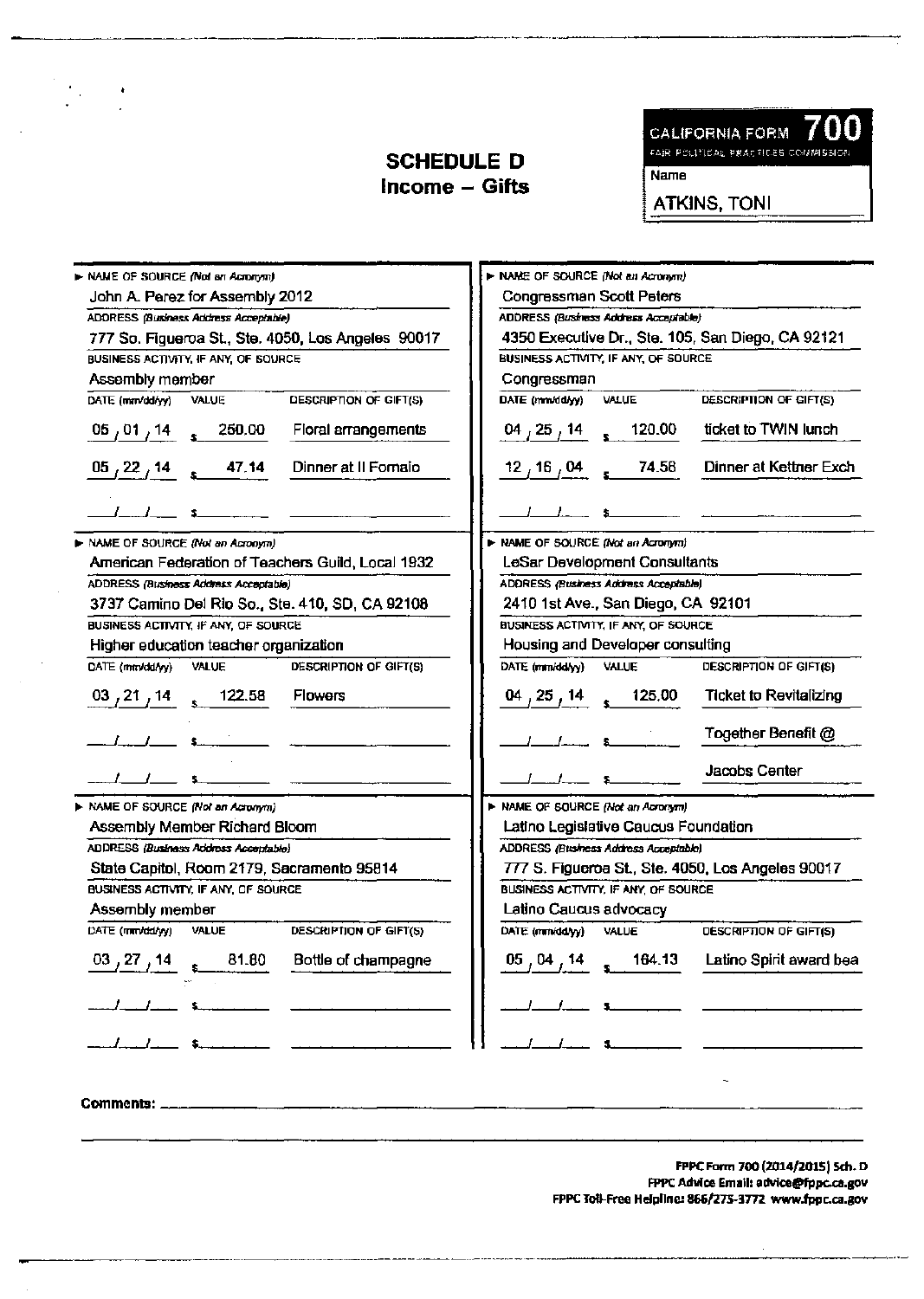00 **CALIFORNIA FORM** ſ

FAIR PULLTECAL PRACTICES COMMISSION

Name

**ATKINS, TONI** 

| > NAME OF SOURCE (Not an Acronym)                         | > NAME OF SOURCE (Not an Acromm)                          |
|-----------------------------------------------------------|-----------------------------------------------------------|
| <b>Planned Parenthood</b>                                 | <b>Craig Roberts</b>                                      |
| ADDRESS (Business Address Acceptable)                     | ADDRESS (Business Address Acceptable)                     |
| 1075 Camino del Rio South, San Diego, CA 92108            | 3619 Florida St., Unit 4, San Diego, CA 92104             |
| BUSINESS ACTIVITY, IF ANY, OF SOURCE                      | BUSINESS ACTIVITY, IF ANY, OF SOURCE                      |
| Health care                                               | Defense contractor                                        |
| DATE (mm/dd/yy)<br><b>DESCRIPTION OF GIFT(S)</b><br>VALUE | DATE (mm/dd/yy)<br>DESCRIPTION OF GIFT(S)<br><b>VALUE</b> |
| 85.00<br>Anniversary dinner<br>05 $\sqrt{08}$ $\sqrt{14}$ | 100.00<br><b>Flowers</b><br>$05$ , 12 , 14                |
|                                                           |                                                           |
|                                                           |                                                           |
| > NAME OF SOURCE (Not an Acronym)                         | > NAME OF SOURCE (Not an Acromyrn)                        |
| <b>Planned Parenthood</b>                                 | Assembly Member Marc Levine                               |
| ADDRESS (Business Address Acceptable)                     | ADDRESS (Business Address Acceptable)                     |
| 555 Capitol Mall, Ste. 510, Sacramento, CA 95814          | State Capitol, Room 2137, Sacramento, CA 95814            |
| BUSINESS ACTIVITY, IF ANY, OF SOURCE                      | BUSINESS ACTIVITY, IF ANY, OF SOURCE                      |
|                                                           | Assembly member                                           |
| DESCRIPTION OF GIFT(S)<br>DATE (mm/dd/yy)<br>VALUE        | DATE (mm/dd/yy) VALUE<br>DESCRIPTION OF GIFT(S)           |
| Brooch in engraved bx<br>221.44<br>09,18,14               | $\frac{05}{12}, \frac{12}{14}$ s 91.37<br>Orchid plant    |
|                                                           | $05, 12, 14$ 49.85<br>Beer/pillow gift bag                |
|                                                           |                                                           |
| > NAME OF SOURCE (Not an Acronym)                         | > NAME OF SOURCE (Not an Acronym)                         |
| Carla Kirkwood                                            | Senator Alex Padilla                                      |
| ADDRESS (Business Address Acceptable)                     | ADORESS (Business Address Acceptable)                     |
| 3771 7th Ave., San Diego, CA 92103                        | State Capitol, Room 4038, Sacramento, CA 95814            |
| BUSINESS ACTIVITY, IF ANY, OF SOURCE                      | BUSINESS ACTIVITY, IF ANY, OF SOURCE                      |
| <b>LGBT Democrats advocacy</b>                            | Senator                                                   |
| <b>VALUE</b><br>DESCRIPTION OF GIFT(S)<br>DATE (mm/dd/yy) | VALUE<br>DESCRIPTION OF GIFT(S)<br>DATE (mm/dd/yy)        |
| flowers<br>$05$ , $09$ , 14<br>110.00                     | 60.00<br>$05$ , 12 , 14<br>Flowers                        |
|                                                           |                                                           |
|                                                           |                                                           |

Comments: \_

 $\label{eq:2.1} \frac{1}{2} \sum_{i=1}^n \frac{1}{2} \sum_{j=1}^n \frac{1}{2} \sum_{j=1}^n \frac{1}{2} \sum_{j=1}^n \frac{1}{2} \sum_{j=1}^n \frac{1}{2} \sum_{j=1}^n \frac{1}{2} \sum_{j=1}^n \frac{1}{2} \sum_{j=1}^n \frac{1}{2} \sum_{j=1}^n \frac{1}{2} \sum_{j=1}^n \frac{1}{2} \sum_{j=1}^n \frac{1}{2} \sum_{j=1}^n \frac{1}{2} \sum_{j=1}^n \frac{$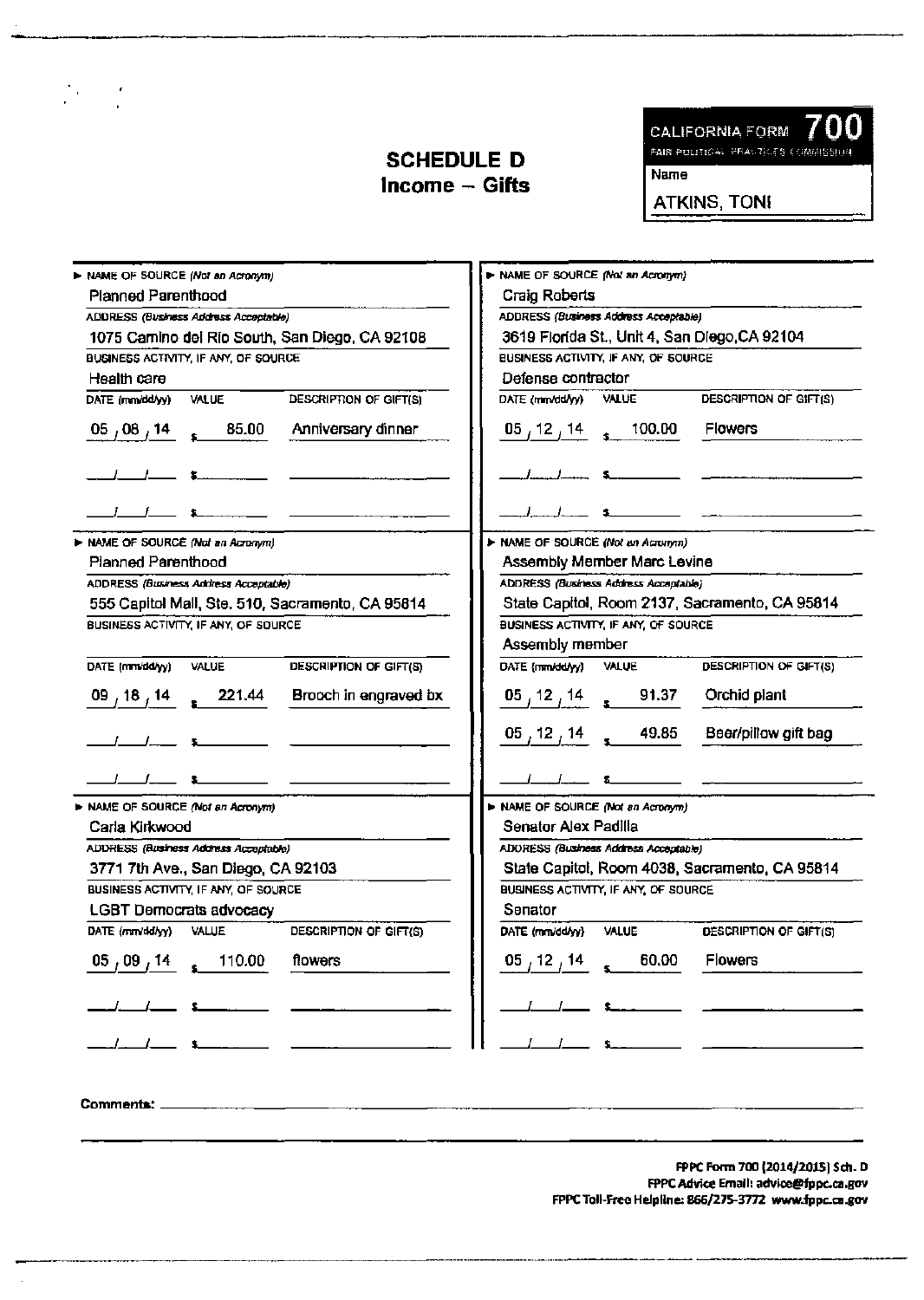CALIFORNIA FORM **700**  \*AIR POLITICAL PRACTICES COMMISSION

Name

ATKINS, TONI

| NAME OF SOURCE (Nat an Acronym)                                                 | > NAME OF SOURCE (Not an Acronym)                                 |
|---------------------------------------------------------------------------------|-------------------------------------------------------------------|
| St. Paul's PACE Seniors                                                         | Assembly Member Katcho Achadjian                                  |
| ADDRESS (Business Address Acceptable)                                           | ADDRESS (Business Address Acceptable)                             |
| 328 Maple St., San Diego, CA 92103                                              | State Capitol, Room 4098, Sacramento, CA 95814                    |
| BUSINESS ACTIVITY, IF ANY, OF SOURCE                                            | BUSINESS ACTIVITY, IF ANY, OF SOURCE                              |
| Managed care for seniors                                                        | Assembly member                                                   |
| DATE (mm/dd/yy)<br><b>DESCRIPTION OF GIFT(S)</b><br>VALUE                       | DATE (mm/dd/yy)<br>DESCRIPTION OF GIFT(S)<br>VALUE                |
| $\frac{05}{12}$ , $\frac{14}{14}$ s $\frac{92.23}{12}$<br><b>Flowers to Sac</b> | 05 $_1$ 12 $_1$ 14 $_5$ 108.50 Flowers                            |
| Flowers to San Diego<br>$\frac{06}{18}$ , 18, 14 s 65.10                        |                                                                   |
|                                                                                 |                                                                   |
| > NAME OF SOURCE (Not an Acronym)                                               | > NAME OF SOURCE (Not an Acronym)                                 |
| Ben & Nikki Clay                                                                | Senator Carol Liu                                                 |
| ADDRESS (Business Address Acceptable)                                           | <b>ADDRESS (Business Address Acceptable)</b>                      |
| 3947 Bandini St., San Diego, CA 92103                                           | State Capitol, Room 5097, Sacramento, CA 95814                    |
| BUSINESS ACTIVITY, IF ANY, OF SOURCE                                            | BUSINESS ACTIVITY, IF ANY, OF SOURCE                              |
| Retired / friends                                                               | <b>State Senator</b>                                              |
| DESCRIPTION OF GIFT(S)<br>DATE (mm/dd/yy) VALUE                                 | DESCRIPTION OF GIFT(S)<br>DATE (mm/dd/yy) VALUE                   |
| 05 12 14 s 81.38 Orchid plant                                                   | <b>Flowers</b><br>$05, 12, 14$ 112.84                             |
|                                                                                 |                                                                   |
|                                                                                 |                                                                   |
| > NAME OF SOURCE (Not an Acronym)                                               | > NAME OF SOURCE (Not an Acronym)                                 |
| Paul Jablonski, Metropolitan Transportation System                              | Darrell Steinberg                                                 |
| ADDRESS (Business Address Acceptable)                                           | ADDRESS (Business Address Acceptable)                             |
| 1255 Imperial Ave.,, Ste. 1000, San Diego, CA 92101                             | 1201 K Street, Ste. 1100, Sacramento, CA 95814                    |
| BUSINESS ACTIVITY, IF ANY, OF SOURCE                                            | BUSINESS ACTIVITY, IF ANY, OF SOURCE                              |
| CEO, Public transportation system                                               | Former Senator & Senate President pro Tempore                     |
| DATE (mm/dd/yy) VALUE<br>DESCRIPTION OF GIFT(S)                                 | DATE (mm/dd/yy) VALUE<br><b>DESCRIPTION OF GIFT(S)</b>            |
| $05, 12, 14$ $\phantom{00}8, 200.73$<br>Orchids                                 | $\frac{05}{12}, \frac{12}{14}$ $\frac{109.26}{109.25}$<br>Flowers |
|                                                                                 |                                                                   |
|                                                                                 |                                                                   |
| Commants:                                                                       |                                                                   |

 $\label{eq:2.1} \frac{1}{\sqrt{2}}\left(\frac{1}{\sqrt{2}}\right)^2\frac{1}{\sqrt{2}}\left(\frac{1}{\sqrt{2}}\right)^2.$ 

 $\bar{z}$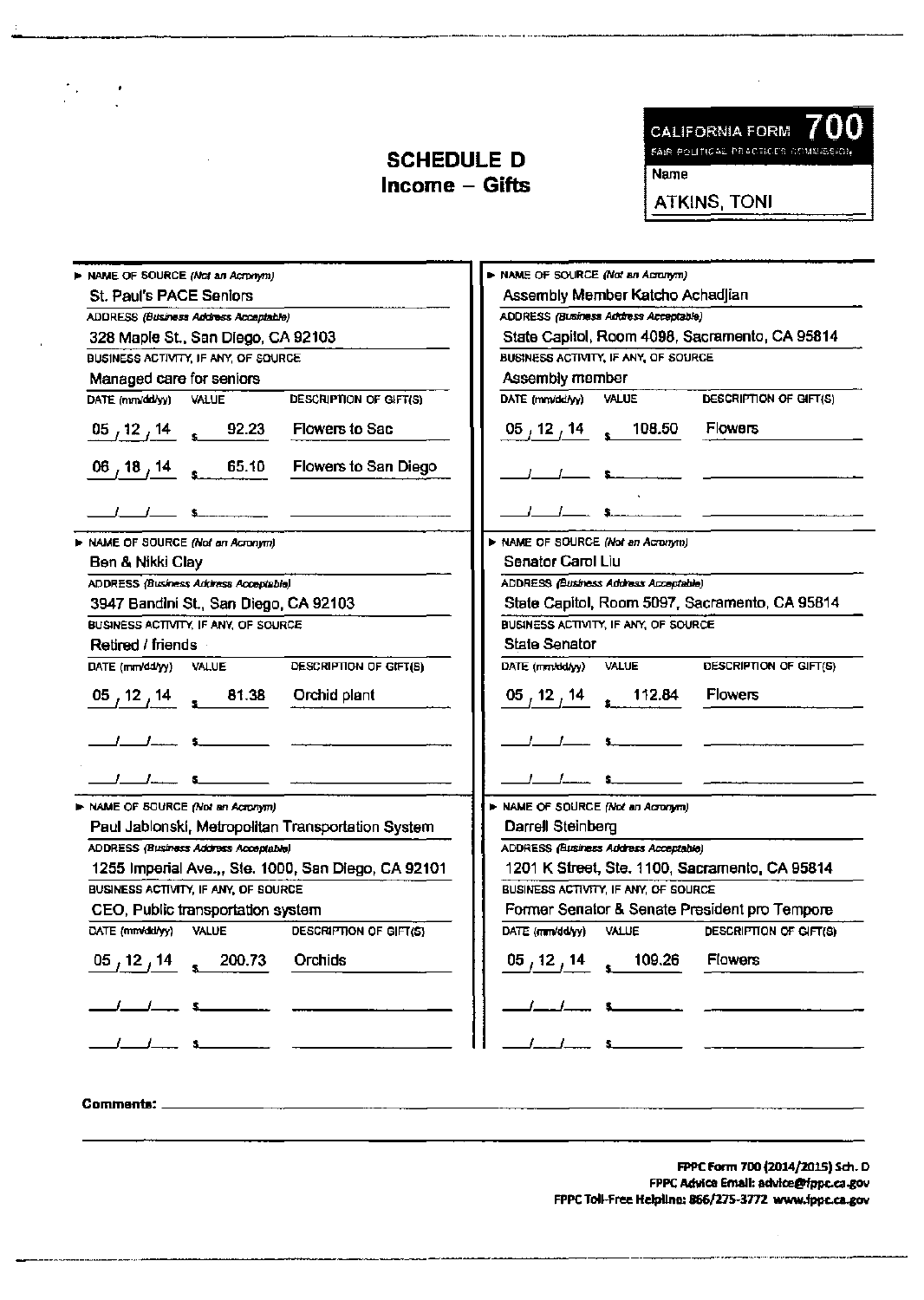$\frac{1}{2} \sum_{i=1}^{n} \frac{1}{2} \sum_{j=1}^{n} \frac{1}{2} \sum_{j=1}^{n} \frac{1}{2} \sum_{j=1}^{n} \frac{1}{2} \sum_{j=1}^{n} \frac{1}{2} \sum_{j=1}^{n} \frac{1}{2} \sum_{j=1}^{n} \frac{1}{2} \sum_{j=1}^{n} \frac{1}{2} \sum_{j=1}^{n} \frac{1}{2} \sum_{j=1}^{n} \frac{1}{2} \sum_{j=1}^{n} \frac{1}{2} \sum_{j=1}^{n} \frac{1}{2} \sum_{j=1}^{n$ 



Name

ATKINS, TONI

| > NAME OF SOURCE (Not an Acronym)                                | > NAME OF SOURCE (Not an Acronym)                      |  |
|------------------------------------------------------------------|--------------------------------------------------------|--|
| Mickey Kasparian, UFCW Local 135                                 | Assembly Member Bill Quirk                             |  |
| ADDRESS (Business Address Acceptable)                            | ADDRESS (Business Address Acceptable)                  |  |
| 8680 Dallas St., La Mesa, CA 91942                               | State Capitol, Room 2175, Sacramento, CA 95814         |  |
| BUSINESS ACTIVITY, IF ANY, OF SOURCE                             | BUSINESS ACTIVITY, IF ANY, OF SOURCE                   |  |
| United Food & Commercial Workers Union                           | Assembly member                                        |  |
| DATE (mm/dd/yy) VALUE<br>DESCRIPTION OF GIFT(S)                  | DATE (mm/dd/yy)<br>VALUE<br>DESCRIPTION OF GIFT(S)     |  |
| $\frac{05}{12}$ , 12, 14 s 150.00<br><b>Flowers</b>              | Bottle of wine<br>$\frac{05}{12}$ , 12, 14<br>75.00    |  |
|                                                                  | Chocolates & Coffee<br>20.00<br>10 $\sqrt{01}$ , 14    |  |
|                                                                  |                                                        |  |
| > NAME OF SOURCE (Not an Acronym)                                | > NAME OF SOURCE (Not an Acronym)                      |  |
| Assembly Member Lorena Gonzalez                                  | Assembly Member Adam Gray                              |  |
| ADDRESS (Business Address Acceptable)                            | ADDRESS (Business Address Acceptable)                  |  |
| State Capitol, Room 5158, Sacramento, CA 95814                   | State Capitol, Room 6012, Sacramento, CA 95814         |  |
| BUGINESS ACTIVITY, IF ANY, OF SOURCE                             | BUSINESS ACTIVITY, IF ANY, OF SOURCE                   |  |
| Assembly member                                                  | Assembly member                                        |  |
| DATE (mm/dd/vy) VALUE<br>DESCRIPTION OF GIFT(S)                  | DATE (mm/dd/yy) VALUE<br><b>DESCRIPTION OF GIFT(S)</b> |  |
| Krug Champagne<br>$05/12/14$ 183.59                              | $05, 12, 14$ (149.00)<br>Bottle of Palmaz 2009         |  |
|                                                                  |                                                        |  |
|                                                                  |                                                        |  |
| > NAME OF SOURCE (Not an Acronym)                                | > NAME OF SOURCE (Not an Acromym)                      |  |
| Professional Engineers in California Government                  | <b>Senator Noreen Evans</b>                            |  |
| ADDRESS (Business Address Acceptable)                            | ADDRESS (Business Address Acceptable)                  |  |
| 455 Capitol Mall, Ste. 501, Sacramento, CA 95814                 | State Capitol, Room 4085, Sacramento, CA 95814         |  |
| BUSINESS ACTIVITY, IF ANY, OF SOURCE                             | BUSINESS ACTIVITY, IF ANY, OF SOURCE                   |  |
| organization for engineers                                       | Former State Senator                                   |  |
| DATE (mnvdd/yy)<br><b>VALUE</b><br><b>DESCRIPTION OF GIFT(S)</b> | DATE (mm/dd/yy) VALUE<br>DESCRIPTION OF GIFT(S)        |  |
| 05/12/14<br>87.28<br><b>Flowers</b>                              | $05$ , 12 , 14<br>50.00<br>Faust wine                  |  |
|                                                                  |                                                        |  |
|                                                                  |                                                        |  |
| Comments: _                                                      |                                                        |  |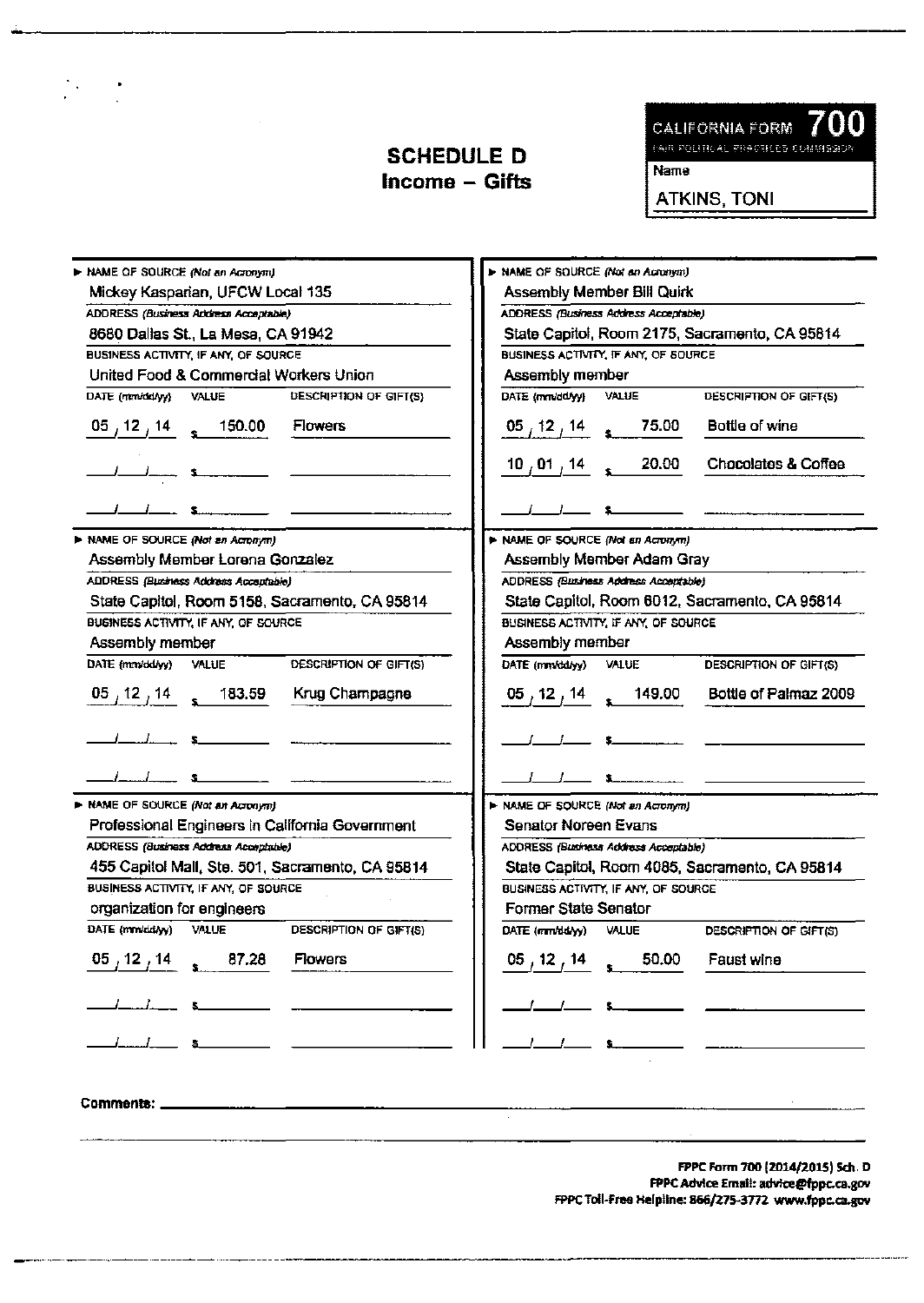700 **CALIFORNIA FORM** 

FAIR POLITICAL PRACTICES COMMISSION

Name

ATKINS, TONI

| > NAME OF SOURCE (Not an Acronym)                                | > NAME OF SOURCE (Not an Acronym)                         |
|------------------------------------------------------------------|-----------------------------------------------------------|
| Women in California Leadership                                   | Kevin Tilden, American Water                              |
| ADDRESS (Business Address Acceptable)                            | ADDRESS (Business Address Acceptable)                     |
| 400 Capitol Mail, 22nd Floor, Sacramento, CA 95814               | 1033 B Ave., Ste. 200, Coronado, CA 92118                 |
| BUSINESS ACTIVITY, IF ANY, OF SOURCE                             | BUSINESS ACTIVITY, IF ANY, OF SOURCE                      |
| Women advocacy                                                   | Public Utility Company - water                            |
| DESCRIPTION OF GIFT(S)<br>DATE (min/dd/yy) VALUE                 | DATE (mm/dd/yy)<br><b>VALUE</b><br>DESCRIPTION OF GIFT(S) |
| $05, 12, 14$ $352.00$<br>Decorative glass plate                  | CA Roast ticket<br>65.00<br>05, 27, 14                    |
|                                                                  | 250.00<br><b>Ticket to Coronado</b><br>$03$ , 29 , 14     |
|                                                                  | Military ball                                             |
| NAME OF SOURCE (Not an Acromm)                                   | > NAME OF SOURCE (Not an Acronym)                         |
| Dr. Robert Singer & Judith Harris                                | Arthur Berberian, Zander-Greg, Inc./NAT.CICCO             |
| ADDRESS (Business Address Acceptable)                            | ADDRESS (Business Address Acceptable)                     |
| 6996 Via Valverde, La Jolla, CA 92.37                            | 2830 E. Foothill Blvd., Pasadena, CA 91107                |
| BUSINESS ACTIVITY, IF ANY, OF SOURCE                             | BUSINESS ACTIVITY. IF ANY, OF SOURCE                      |
| Surgeon                                                          | Distributor of tobacco products                           |
| DATE (mm/dd/yy)<br>DESCRIPTION OF GIFT(S)<br><b>VALUE</b>        | DATE (mm/dd/yy)<br><b>VALUE</b><br>DESCRIPTION OF GIFT(S) |
| $05, 14, 14, 14$ 156.60<br><b>Flowers</b>                        | 05 $_1$ 28 $_1$ 14 $_*$ 365.00 Humidor & cigars           |
|                                                                  |                                                           |
|                                                                  |                                                           |
| > NAME OF SOURCE (Not an Acronym)                                | > NAME OF SOURCE (Not an Acronym)                         |
| North Park Gateway, LLC                                          | The Coca-Cola Company, North America Group                |
| ADDRESS (Business Address Acceptable)                            | ADDRESS (Business Address Acceptable)                     |
| 2900 4th Ave., Ste. 110, San Diego, CA 92103                     | 1334 So. Central Ave., Los Angeles, CA 90021              |
| BUSINESS ACTIVITY, IF ANY, OF SOURCE                             | BUSINESS ACTIVITY, IF ANY, OF SOURCE                      |
| Developer                                                        | Soft drink distributor                                    |
| DATE (mn/dd/yy)<br><b>VALUE</b><br><b>DESCRIPTION OF GIFT(S)</b> | DATE (mm/dd/yy)<br>VALUE<br><b>DESCRIPTION OF GIFT(S)</b> |
| Edible arrangement<br>120.00<br>$\frac{05}{16}$ 14               | 109.11<br>Bevs for Swearing In<br>06,06,14                |
|                                                                  | 2 personalized cokes<br>28.00                             |
|                                                                  |                                                           |
|                                                                  |                                                           |

Comments:

 $\frac{1}{2} \left( \frac{1}{2} \right) = \frac{1}{2} \frac{1}{2}$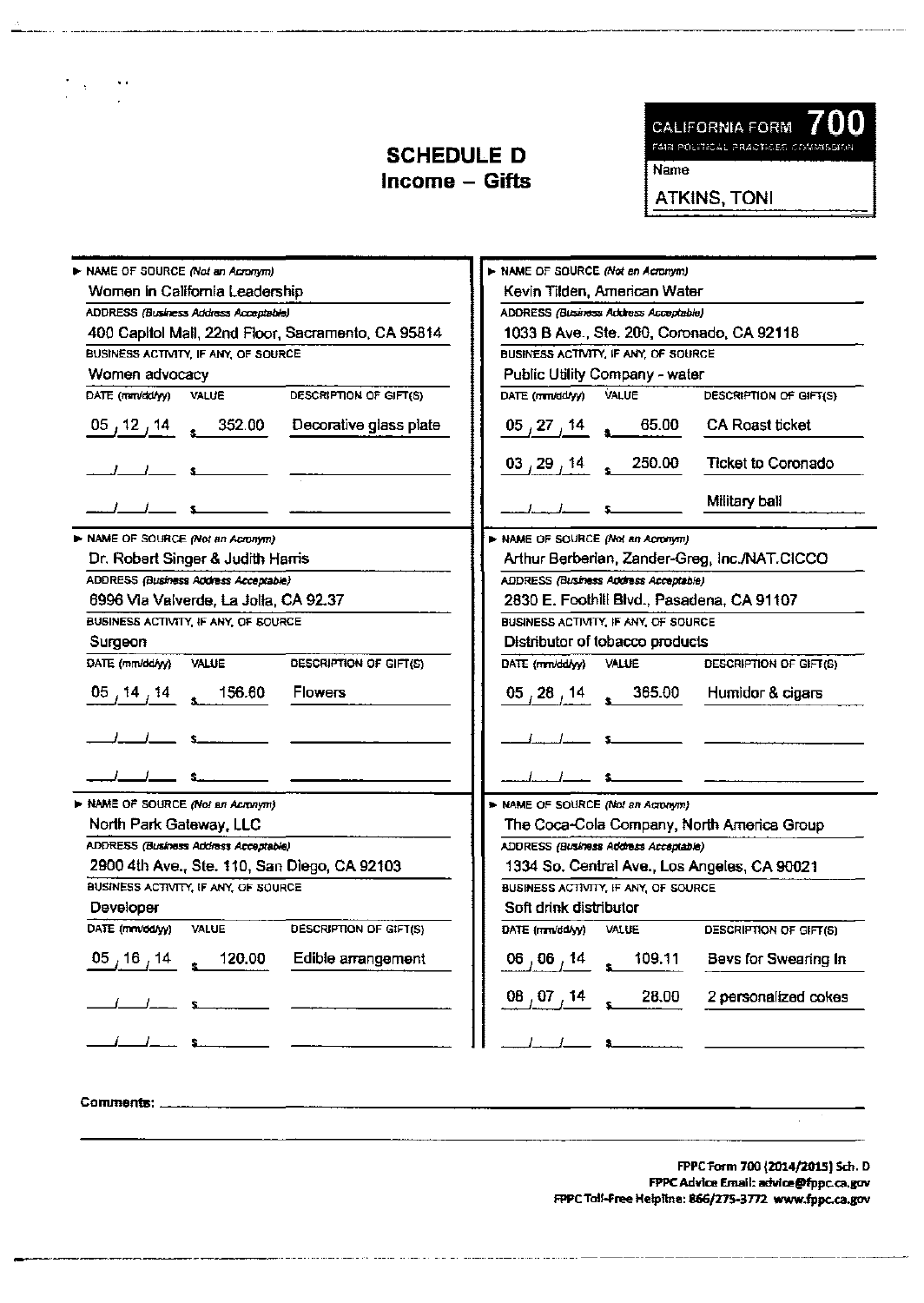$\frac{1}{2}$ 

00 CALIFORNIA FORM **FAIR POLITICAL PRACTICES COMMISSION Name** 

**ATKINS, TONI** 

| > NAME OF SOURCE (Not an Acronym)                                                           |                                                  | > NAME OF SOURCE (Not an Acronym)                    |  |
|---------------------------------------------------------------------------------------------|--------------------------------------------------|------------------------------------------------------|--|
| Jeff Martin & Lisa Bicker                                                                   |                                                  | Taipei Economic & Cultural Office                    |  |
| ADDRESS (Business Actress Acceptable)                                                       |                                                  | ADORESS (Business Address Acceptable)                |  |
| 2312 Camino Del Collado, La Jolla, CA 92037                                                 |                                                  | 555 Montgomery St., Ste. 501, San Francisco, CA      |  |
| BUSINESS ACTIVITY, IF ANY, OF SOURCE                                                        |                                                  | BUSINESS ACTIVITY, IF ANY, OF SOURCE                 |  |
| CEO, SDG&E                                                                                  |                                                  | Taipei Government                                    |  |
| DATE (mm/dd/yy) VALUE                                                                       | DESCRIPTION OF GIFT(S)                           | DATE (mm/dd/yy) VALUE<br>DESCRIPTION OF GIFT(S)      |  |
| $\,cdot\,$ 180.00<br><b>Flowers</b><br>$\begin{smallmatrix} 06 & 07 & 14 \end{smallmatrix}$ | 08,21,14                                         | Moon pies - 2 boxes<br>65.90                         |  |
|                                                                                             |                                                  |                                                      |  |
|                                                                                             |                                                  |                                                      |  |
| > NAME OF SOURCE (Not an Acronym)                                                           |                                                  | > NAME OF SOURCE (Not an Acronym)                    |  |
| Marsha Smelkinson, Old House Fair                                                           |                                                  | California Foundation for Commerce & Education       |  |
| ADDRESS (Business Address Acceptable)                                                       |                                                  | ADDRESS (Business Address Acceptable)                |  |
| 2963 Beech St., San Diego, CA 92102                                                         |                                                  | 1215 K St., Ste. 1400, Sacramento, CA 95814          |  |
| BUSINESS ACTIVITY, IF ANY, OF SOURCE                                                        |                                                  | BUSINESS ACTIVITY, IF ANY, OF SOURCE                 |  |
| House tour festival                                                                         |                                                  | Public policy & education forum                      |  |
| DATE (mm/dd/yy)<br>VALUE                                                                    | DATE (mm/dd/yy)<br>DESCRIPTION OF GIFT(S)        | VALUE<br>DESCRIPTION OF GIFT(S)                      |  |
| 75.00<br>$06^{121}$ , 14                                                                    | Booth at Old House                               | <b>Stanford Mansion</b><br>$08, 26, 14$ 234.82       |  |
| Fair                                                                                        |                                                  | Junch w/Mexico Pres                                  |  |
|                                                                                             |                                                  |                                                      |  |
| > NAME OF SOURCE (Not an Acronym)                                                           |                                                  | > NAME OF SOURCE (Not an Acronym)                    |  |
| Paula Rosenstein                                                                            |                                                  | Office of the President of the United Mexican States |  |
| ADDRESS (Business Address Acceptable)                                                       |                                                  | ADDRESS (Business Address Acceptable)                |  |
| 4756 Biona Dr., San Diego, CA 92116                                                         |                                                  | 2093 Arena Blvd., Sacramento, CA 95834               |  |
| BUSINESS ACTIVITY, IF ANY, OF SOURCE                                                        |                                                  | BUSINESS ACTIVITY, IF ANY, OF SOURCE                 |  |
| San Diego Superior Court Judge                                                              |                                                  | Mexican Government                                   |  |
| DATE (mm/dd/yy) VALUE                                                                       | <b>DESCRIPTION OF GIFT(S)</b><br>DATE (mm/dd/yy) | <b>VALUE</b><br>DESCRIPTION OF GIFT(S)               |  |
| 73.39<br><b>Flowers</b><br>06, 28, 14                                                       | 08, 28,                                          | Crystal paperweights<br>320.00                       |  |
|                                                                                             |                                                  |                                                      |  |
|                                                                                             |                                                  |                                                      |  |
|                                                                                             |                                                  |                                                      |  |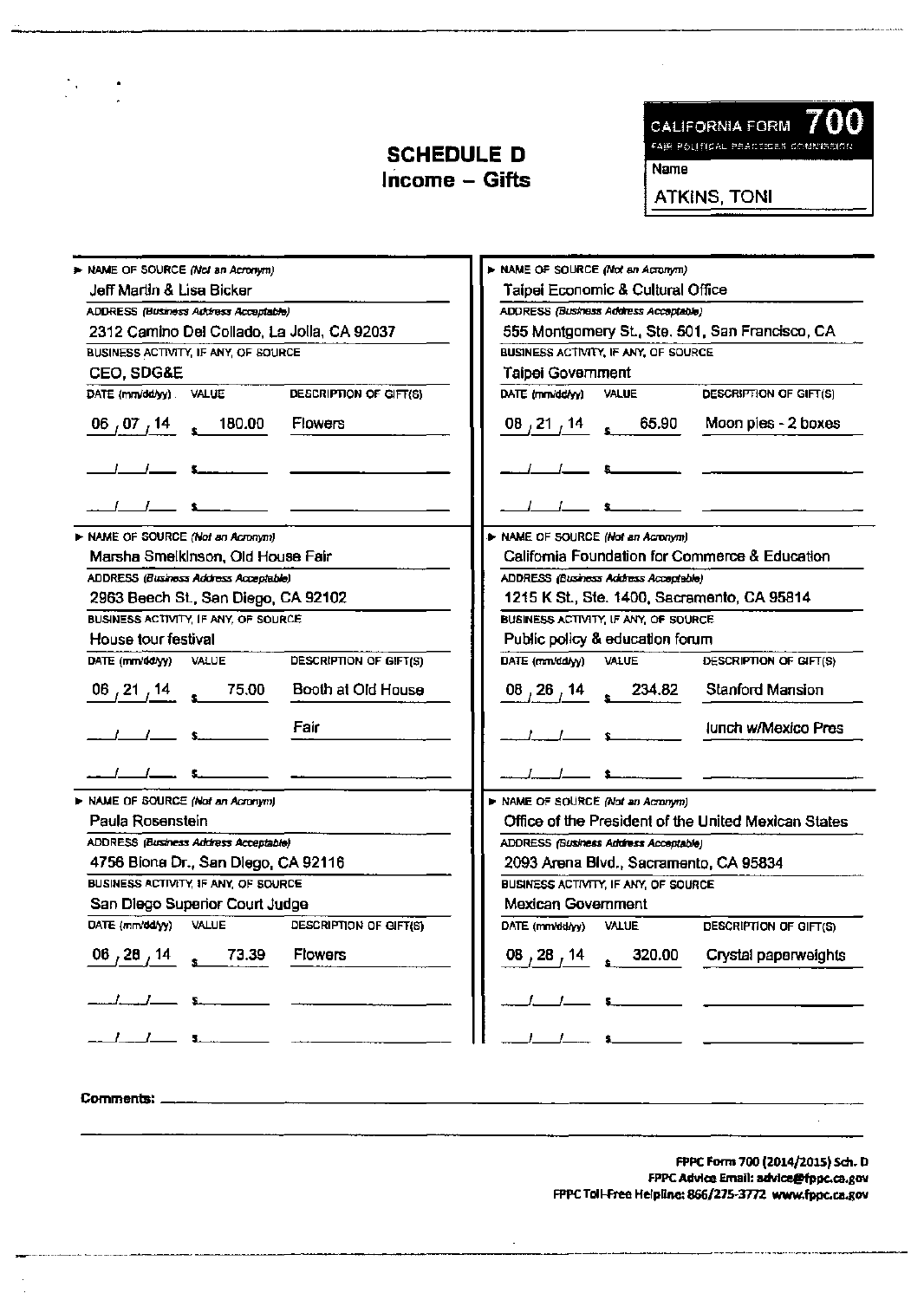$\frac{1}{2}$ 



Name

ATKINS, TONI

| > NAME OF SOURCE (Not an Acronym)                                                     |                               | > NAME OF SOURCE (Not an Acronym)     |                          |                                                    |  |
|---------------------------------------------------------------------------------------|-------------------------------|---------------------------------------|--------------------------|----------------------------------------------------|--|
| Mayor Aja Brown, City of Compton                                                      |                               | Senator Dianne Feinstein              |                          |                                                    |  |
| ADDRESS (Business Address Acceptable)                                                 |                               | ADDRESS (Business Address Acceptable) |                          |                                                    |  |
| 205 S. Willowbrook Ave., Compton, CA 90220                                            |                               |                                       |                          | 331 Hart Senate Office Bldg., Washington DC 20510  |  |
| BUSINESS ACTIVITY, IF ANY, OF SOURCE                                                  |                               | BUSINESS ACTIVITY, IF ANY, OF SOURCE  |                          |                                                    |  |
| <b>City Government</b>                                                                | <b>US Senator</b>             |                                       |                          |                                                    |  |
| DATE (mm/dd/yy) VALUE                                                                 | <b>DESCRIPTION OF GIFT(S)</b> | DATE (mm/dd/yy)<br>VALUE              |                          | DESCRIPTION OF GIFT(S)                             |  |
| $\frac{09}{103}$ , $\frac{14}{108}$ s 77.19<br><b>Flowers</b>                         |                               | 09,17,14 <sub>。</sub> 70.00           |                          | Capitol Desk Box                                   |  |
|                                                                                       |                               |                                       |                          |                                                    |  |
|                                                                                       |                               |                                       |                          |                                                    |  |
| MAME OF SOURCE (Not an Acromm)                                                        |                               | > NAME OF SOURCE (Not an Acronym)     |                          |                                                    |  |
| Governor Terry McAuliffe                                                              |                               | Natural Resources Defense Council     |                          |                                                    |  |
| ADDRESS (Business Address Acceptable)<br>ADDRESS (Business Address Acceptable)        |                               |                                       |                          |                                                    |  |
| 1111 East Broad Street, Richmond, VA 23219<br>111 Sutter St., San Francisco, CA 94104 |                               |                                       |                          |                                                    |  |
| BUSINESS ACTIVITY, IF ANY, OF SOURCE                                                  |                               | BUSINESS ACTIVITY, IF ANY, OF SOURCE  |                          |                                                    |  |
| <b>State Government</b>                                                               |                               | Environmental advocacy                |                          |                                                    |  |
| DATE (mm/dd/yy)<br><b>VALUE</b>                                                       | DESCRIPTION OF GIFT(S)        | DATE (mm/dd/yy)<br>VALUE              |                          | DESCRIPTION OF GIFT(S)                             |  |
| $\frac{09}{17}$ , $\frac{14}{14}$ s 72.00<br>Wine                                     |                               | $11/17/14$ s 51.52                    |                          | Dinner at Prepkitchen,                             |  |
|                                                                                       |                               |                                       | Little Italy             |                                                    |  |
|                                                                                       |                               |                                       |                          |                                                    |  |
| > NAME OF SOURCE (Not an Acronym)                                                     |                               | > NAME OF SOURCE (Not an Acronym)     |                          |                                                    |  |
| Fred Maas, Pacific Eco Companies, LLC                                                 |                               | Kevin De Leon for Senate 2014         |                          |                                                    |  |
| ADDRESS (Business Address Acceptable)                                                 |                               | ADDRESS (Business Address Acceptable) |                          |                                                    |  |
| 16010 Camino Del Sur, Ste. 137, San Diego 92127                                       |                               |                                       |                          | 777 So. Figueroa St., Ste. 4050, Los Angeles 90017 |  |
| BUSINESS ACTIVITY, IF ANY, OF SOURCE                                                  |                               | BUSINESS ACTIVITY, IF ANY, OF SOURCE  |                          |                                                    |  |
| Environmental & developer consulting                                                  |                               | Senator & pro Tem                     |                          |                                                    |  |
| DATE (mm/dd/yy) VALUE                                                                 | DESCRIPTION OF GIFT(S)        | DATE (mm/dd/yy)<br>VALUE              |                          | DESCRIPTION OF GIFT(S)                             |  |
| 212.00<br>09,17,14                                                                    | Dinner at Cafe Milano         | $12$ , 01 , 14                        | 108.50<br><b>Flowers</b> |                                                    |  |
| DC                                                                                    |                               |                                       |                          |                                                    |  |
|                                                                                       |                               |                                       |                          |                                                    |  |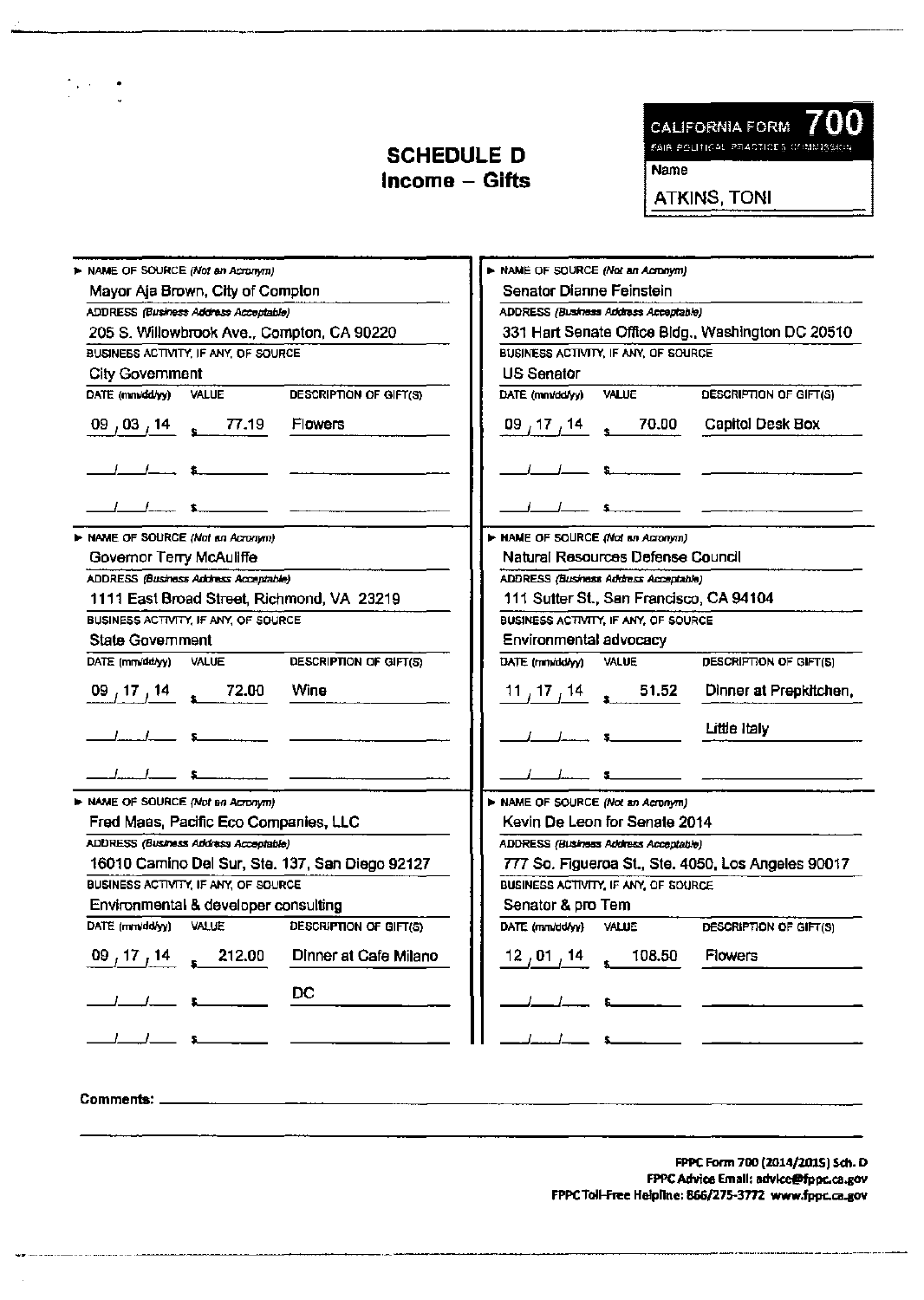

Name

ATKINS, TONI

| > NAME OF SOURCE (Not an Acromm)                      |                        | > NAME OF SOURCE (Not an Acronym) |                                       |                        |
|-------------------------------------------------------|------------------------|-----------------------------------|---------------------------------------|------------------------|
| Assembly Member Jim Frazier                           |                        | SLLF contd                        |                                       |                        |
| ADDRESS (Business Address Acceptable)                 |                        |                                   | ADDRESS (Business Address Acceptable) |                        |
| State Capitol, Room 2011, Sacramento, CA 95814        |                        |                                   |                                       |                        |
| BUSINESS ACTIVITY, IF ANY, OF SOURCE                  |                        |                                   | BUSINESS ACTIVITY, IF ANY, OF SOURCE  |                        |
| Assembly member                                       |                        |                                   |                                       |                        |
| DATE (mm/dd/yy) VALUE                                 | DESCRIPTION OF GIFT(S) | DATE (mm/dd/yy)                   | <b>VALUE</b>                          | DESCRIPTION OF GIFT(S) |
| 62.00<br>$12^{18}$ , 14                               | Champagne              |                                   | 45.00                                 | 4 State Seal glasses   |
|                                                       |                        |                                   | 22.55                                 | VA Cup                 |
|                                                       |                        |                                   | 38.00                                 | Beach towel            |
| > NAME OF SOURCE (Not an Acromm)                      |                        | > NAME OF SOURCE (Not an Acronym) |                                       |                        |
| State Legislative Leaders Foundation (SLLF)           |                        | SLLF contd                        |                                       |                        |
| ADDRESS (Business Address Acceptable)                 |                        |                                   | ADDRESS (Business Address Acceptable) |                        |
| 1045 Falmouth Rd, Centerville, MA 02632               |                        |                                   |                                       |                        |
| BUSINESS ACTIVITY, IF ANY, OF SOURCE                  |                        |                                   | BUSINESS ACTIVITY, IF ANY, OF SOURCE  |                        |
| State legislative leaders' educational & policy forum |                        |                                   |                                       |                        |
| DATE (mm/dd/yy)<br>VALUE                              | DESCRIPTION OF GIFT(S) | DATE (mm/dd/yy)                   | VALUE                                 | DESCRIPTION OF GIFT(S) |
| 8.00<br>09, 10, 14                                    | VA notecards           |                                   | 53.74                                 | TN Gift bag            |
| 7.25                                                  | VA peanuts             |                                   | 77.74                                 | Gift bag for Speakers  |
| 5.25                                                  | VA chocolate           |                                   | 4.72                                  | Key chain flashlight   |
| > NAME OF SOURCE (Not an Acronym)                     |                        | > NAME OF SOURCE (Not an Acronym) |                                       |                        |
| SLLF cont'd                                           |                        |                                   |                                       |                        |
| ADDRESS (Business Address Acceptable)                 |                        |                                   | ADDRESS (Business Address Acceptable) |                        |
| BUSINESS ACTIVITY, IF ANY, OF SOURCE                  |                        |                                   | BUSINESS ACTIVITY, IF ANY, OF SOURCE  |                        |
| DATE (mm/dd/w)<br>VALUE                               | DESCRIPTION OF GIFT(S) | DATE (mm/dd/yy)                   | VALUE                                 | DESCRIPTION OF GIFT(S) |
| 26.00                                                 | Polo shirt             |                                   |                                       |                        |
| 9.95                                                  | hats                   |                                   |                                       |                        |
| 90.00                                                 | Brass blow poker       |                                   |                                       |                        |
|                                                       |                        |                                   |                                       |                        |

Comments: \_

 $\gamma_{\rm{max}}$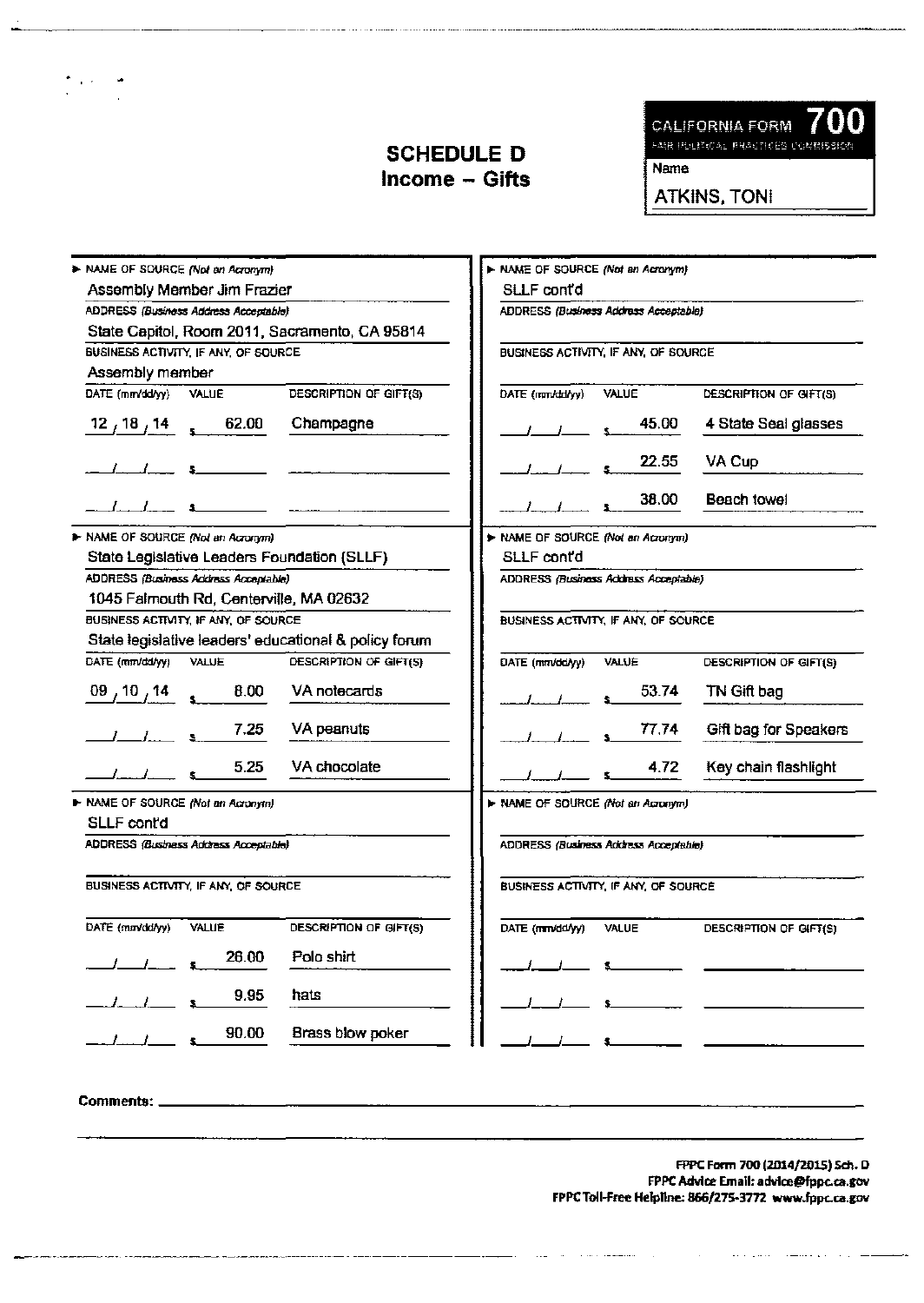# SCHEDULE E Income - Gifts Travel Payments, Advances, and Reimbursements

CALIFORNIA FORM **7 UL**<br>FAIR POLITICAL PRACTICES COMMISSION

Name

ATKINS, Toni

• Mark either the gift or income box.

 $\frac{1}{2}$  ,  $\frac{1}{2}$  ,  $\frac{1}{2}$  ,  $\frac{1}{2}$ 

• Mark the "S01(c)(3)" box for a travel payment received from a nonprofit S01(c)(3) organization or the "Speech" box If you made a speech or participated In a panel. These payments are not subject to the \$440 gift limit, but may result in a disqualifying conflict of interest.

| ► NAME OF SOURCE <i>(Not an Acronym)</i>                                                           | > NAME OF SOURCE (Not an Acronym)                                                                                   |
|----------------------------------------------------------------------------------------------------|---------------------------------------------------------------------------------------------------------------------|
| State Legislative Leaders Foundation (SLLF)                                                        | San Diego County Airport Authority                                                                                  |
| ADDRESS (Business Address Acceptable)                                                              | ADDRESS (Business Address Acceptable)                                                                               |
| 1045 Falmouth Road                                                                                 | PO Box 82776                                                                                                        |
| CITY AND STATE                                                                                     | CITY AND STATE                                                                                                      |
| Centerville, MA 02632                                                                              | San Diego, CA 92138-2776                                                                                            |
| $\mathcal{G}$ 501 (c)(3) or DESCRIBE BUSINESS ACTIVITY, IF ANY, OF SOURCE                          | 501 (c)(3) or DESCRIBE BUSINESS ACTIVITY, IF ANY, OF SOURCE                                                         |
| DATE(S): $\frac{09}{10}$ , 10 / 14 $\frac{09}{10}$ , 13 / 14 AMT: $\frac{1,227.13}{100}$           | DATE(S): $\frac{01}{130}$ $\frac{14}{10}$ $\frac{12}{11}$ $\frac{11}{11}$ $\frac{14}{14}$ AMT $\frac{602.00}{100}$  |
| TYPE OF PAYMENT: (must check one) $\Box$ Gift<br>l Income                                          | TYPE OF PAYMENT: (must check one) $\sqrt{ }$ Gift<br>i ∏lncome                                                      |
| Made a Speech/Participated in a Panel                                                              | Made a Speech/Participated in a Panel                                                                               |
| Other - Provide Description __________                                                             | И                                                                                                                   |
| Lodging & meals to attend the National Speakers'<br>Conference                                     | <u>San Diego alrport parking to/from San Diego on L</u><br>legislative business                                     |
| NAME OF SOURCE (Not an Acronym)                                                                    | > NAME OF SOURCE (Not an Acronym)                                                                                   |
| ADDRESS (Business Address Acceptable)                                                              | ADDRESS (Business Address Acceptable)                                                                               |
| CITY AND STATE                                                                                     | CITY AND STATE                                                                                                      |
| 501 (c)(3) or DESCRIBE BUSINESS ACTIVITY, IF ANY, OF SOURCE                                        | $\overline{\phantom{a}}$ 501 (c)(3) or DESCRIBE BUSINESS ACTIVITY, IF ANY, OF SOURCE                                |
| $\frac{1}{\left(\frac{1}{\mu}\frac{1}{\rho(\theta)}\right)}$ AMT 5<br>$\mathsf{DATE}(\mathsf{S}).$ | $\frac{1}{\left(\frac{1}{2}a\right)}$ and $\frac{1}{\left(\frac{1}{2}a\right)}$ and $\frac{1}{2}$<br>$DATE(S)$ : __ |
| TYPE OF PAYMENT: (must check one) [ GIR<br>∃ Income                                                | TYPE OF PAYMENT: (must check one) $\Box$ Gift<br><b>I</b> Income                                                    |
| Made a Speech/Participated in a Panel                                                              | Made a Speech/Participated in a Panel                                                                               |
| Other - Provide Description                                                                        | Other - Provide Description ___                                                                                     |
|                                                                                                    |                                                                                                                     |
| Comments:                                                                                          |                                                                                                                     |
|                                                                                                    | FPPC Form 700 (2014/2015) Sch. E                                                                                    |
|                                                                                                    | FPPC Advice Email: advice@fppc.ca.gov<br>FPPC Toll-Free Helpline: 866/275-3772 www.fppc.ca.gov                      |